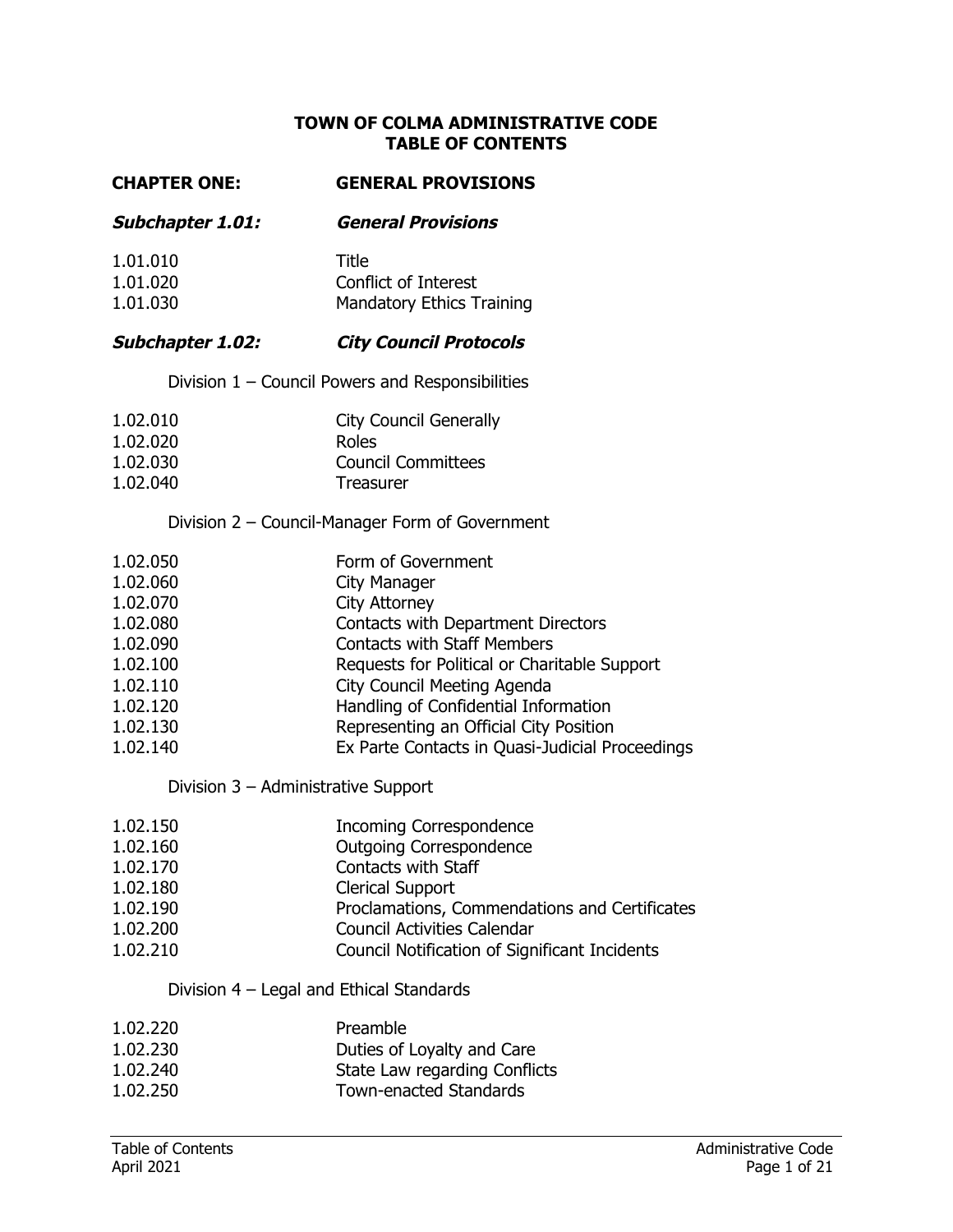| 1.02.260<br>1.02.270<br>1.02.280<br>1.02.290<br>1.02.300<br>1.02.310<br>1.02.320<br>1.02.330<br>1.02.340                         | Attendance at Meetings<br>Be Informed<br><b>Equal Treatment</b><br>Conduct and Behavior as a Council Member<br>Training<br>Dealing with the Public<br>Nepotism<br><b>Reporting Violations</b><br>Delegation of Enforcement Authority                                |
|----------------------------------------------------------------------------------------------------------------------------------|---------------------------------------------------------------------------------------------------------------------------------------------------------------------------------------------------------------------------------------------------------------------|
| <b>Subchapter 1.03:</b>                                                                                                          | <b>Value-Based Code of Conduct</b>                                                                                                                                                                                                                                  |
| <b>Subchapter 1.04:</b>                                                                                                          | <b>Guidelines for Responding to Requests for Inspection or</b><br><b>Copying of Public Records</b>                                                                                                                                                                  |
| 1.04.010<br>1.04.020<br>1.04.030<br>1.04.040<br>1.04.050<br>1.04.060<br>1.04.070<br>1.04.080<br>1.04.090<br>1.04.100<br>1.04.110 | Purpose<br>Definitions<br><b>General Principles</b><br>Summary of Exemptions<br>Minutes of Public Meetings<br>Submission of Request<br>Processing Requests for Public Records<br>FPPC Form 700<br>Conditions<br>Notice of Denial<br>Consultation with City Attorney |
| <b>Subchapter 1.05:</b>                                                                                                          | <b>Guidelines for Publication of Town Newsletters</b>                                                                                                                                                                                                               |
| 1.05.010<br>1.05.020<br>1.05.030<br>1.05.040<br>1.05.050<br>1.05.060<br>1.05.070<br>1.05.080<br>1.05.090                         | Statement of Purpose<br>Editor<br><b>Guidelines Only Directory</b><br><b>General Restrictions</b><br><b>Elected Officials</b><br>Use of Trade Name or Business Name<br>Alternative Accessible Format<br><b>LiveWire Newsletter</b><br><b>Business Newsletter</b>    |
| <b>Subchapter 1.06:</b>                                                                                                          | [Reserved]                                                                                                                                                                                                                                                          |
| <b>Subchapter 1.07:</b>                                                                                                          | <b>Records Retention Policy</b>                                                                                                                                                                                                                                     |
| 1.07.010<br>1.07.020<br>1.07.030<br>1.07.040<br>1.07.050                                                                         | Background and Findings<br>Purpose and Use<br>Definitions<br><b>Retention Schedule</b><br><b>Exceptions</b>                                                                                                                                                         |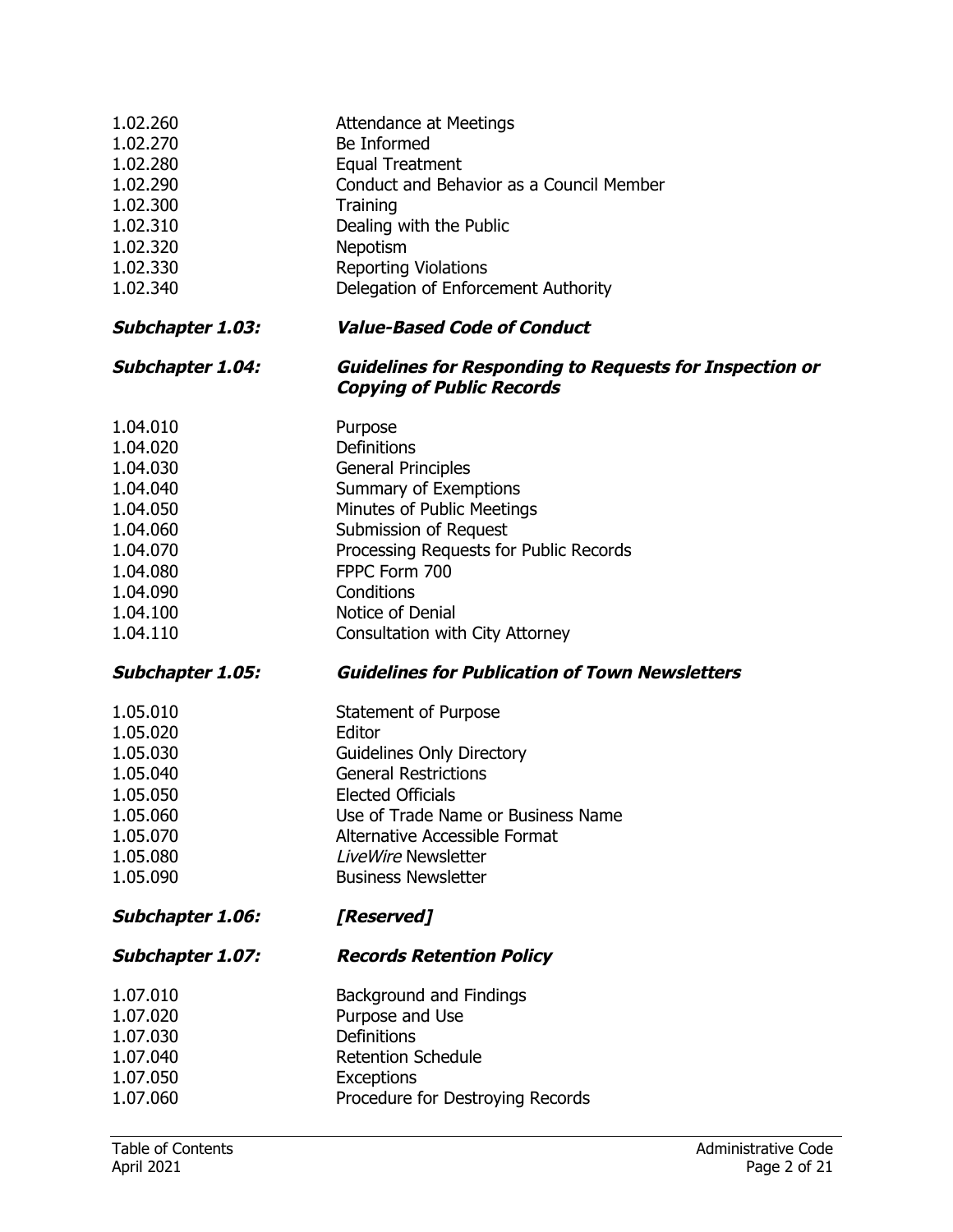| 1.07.070                | <b>Biennial Review</b>                                     |
|-------------------------|------------------------------------------------------------|
| 1.07.080                | Council Members' and Treasurer's Records                   |
| 1.07.090                | <b>Using Retention Schedules</b>                           |
| 1.07.100                | Non-Records                                                |
| <b>Subchapter 1.08:</b> | <b>Risk Management Program</b>                             |
| 1.08.010                | Background                                                 |
| 1.08.020                | Findings                                                   |
| 1.08.030                | Responsibilities                                           |
| 1.08.040                | <b>Policies</b>                                            |
| <b>Subchapter 1.09:</b> | [Reserved]                                                 |
| Subchapter 1.10:        | <b>Master Fee Schedule</b>                                 |
| 1.10.000                | Fees and Charges.                                          |
| 1.10.280                | Affordable Housing Mitigation                              |
| 1.10.600                | <b>Police Services</b>                                     |
| 1.10.602                | <b>Fraudulent Checks</b>                                   |
| 1.10.604                | DUI, emergency response, arrest only                       |
| 1.10.606                | DUI, emergency response, w/ investigation of collision     |
| 1.10.608                | DUI, emergency response, w/ investigation of bodily injury |
| 1.10.610                | DUI, emergency response, w/ investigation of fatality      |
| 1.10.612                | Repossession of vehicle                                    |
| 1.10.614                | Release of Impounded Vehicle                               |
| 1.10.616                | Fingerprinting, hard copy                                  |
| 1.10.617                | Fingerprinting, Livescan prints                            |
| 1.10.618                | Citation or Ticket sign off                                |
| 1.10.620                | Police reports                                             |
| 1.10.621                | CAD reports                                                |
| 1.10.622                | Photographs                                                |
| 1.10.624                | Audio cassette copy                                        |
| 1.10.625                | CD/DVD copies                                              |
| 1.10.626                | Videotape copy                                             |
| 1.10.627                | Dispatch radio tapes                                       |
| 1.10.700                | Animal Control: License Fees                               |
| 1.10.702                | Dog License Fee: Unaltered dog                             |
| 1.10.704                | Dog License Fee: Altered dog                               |
| 1.10.706                | Dog License Fee: Late penalty                              |
| 1.10.708                | Dog License Fee: Duplicate tag                             |
| 1.10.710                | Dog License Fee for Seniors: Unaltered dog                 |
| 1.10.712                | Dog License Fee for Seniors: Altered dog                   |
| 1.10.714                | Wolf Hybrid License Fee: Unaltered wolf                    |
| 1.10.716                | Wolf Hybrid License Fee: Altered wolf                      |
| 1.10.718                | Duplicate Wolf Tag                                         |
| 1.10.720                | Cat License Fee: Unaltered cat                             |
| 1.10.722                | Cat License Fee: Altered cat                               |
| 1.10.724                | Cat License Fee: Late penalty                              |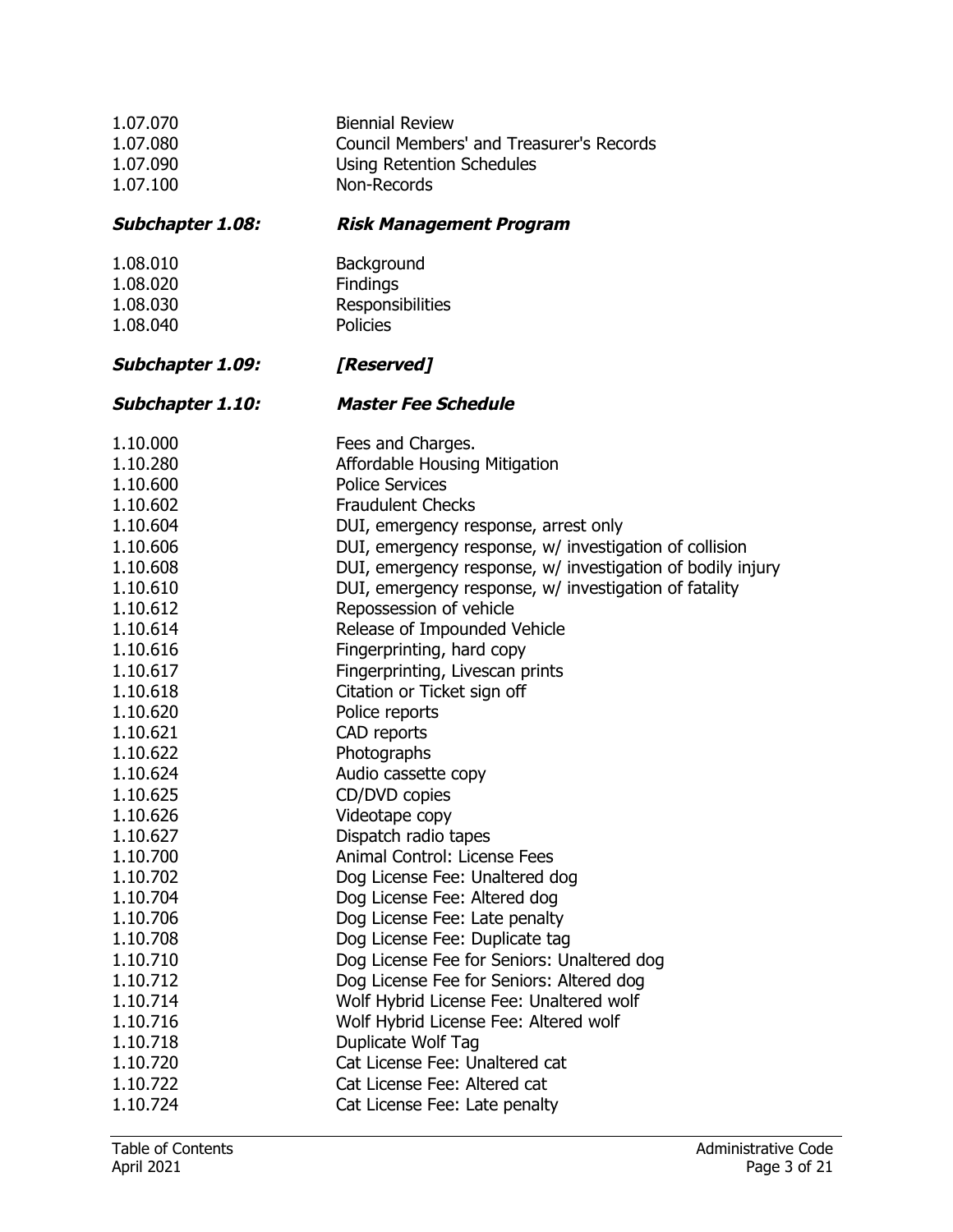| 1.10.726 | Cat License Fee: Duplicate tag                                    |
|----------|-------------------------------------------------------------------|
| 1.10.728 | Cat License Fee for Seniors: Unaltered cat                        |
| 1.10.730 | Cat License Fee for Seniors: Altered cat                          |
| 1.10.732 | Animal Control: Redemption Charges                                |
| 1.10.734 | Redemption Charges: Type A                                        |
| 1.10.736 | Redemption Charges: Type B                                        |
| 1.10.738 | Redemption Charges: Type C; Impound costs: First offense          |
| 1.10.740 | Redemption Charges: Type C; Impound costs: Second offense         |
| 1.10.742 | Redemption Charges: Type C; Impound costs: Third offense or       |
|          | more                                                              |
| 1.10.744 | Redemption Charges: Type C; Impound costs: Fourth offense         |
| 1.10.746 | Redemption Charges: Type C; Impound costs: Fifth offense and      |
|          | up                                                                |
| 1.10.748 | Redemption Charges: (dogs and hybrid wolves), Board cost          |
| 1.10.750 | Redemption Charges: (cats), Board cost                            |
| 1.10.752 | Redemption Charges: Type D                                        |
| 1.10.754 | Animal Control: Surrender, Euthanasia and Dead on Arrival         |
|          | <b>Disposal Fees</b>                                              |
| 1.10.756 | Dog or Cat                                                        |
| 1.10.758 | Rabbit or small animal                                            |
| 1.10.760 | Litter of 3 or more                                               |
| 1.10.762 | Bird/Fowl                                                         |
| 1.10.764 | All exotic animals                                                |
| 1.10.766 | Farm Animal                                                       |
|          | <b>Animal Control Miscellaneous Fees</b>                          |
| 1.10.768 |                                                                   |
| 1.10.770 | Quarantine Fee                                                    |
| 1.10.772 | Dangerous Animal Permit Fee                                       |
| 1.10.774 | Dangerous Animal Signage                                          |
| 1.10.776 | Dangerous Animal Inspection Fee                                   |
| 1.10.778 | <b>Field Return Fee</b>                                           |
| 1.10.780 | <b>Breeding Permit Fee</b>                                        |
| 1.10.782 | Fancier's Permit and/or Exotic Pet Fee                            |
| 1.10.784 | <b>Return Check Fee</b>                                           |
| 1.10.786 | <b>Records Request Fee</b>                                        |
| 1.10.800 | Massage Establishments                                            |
| 1.10.802 | Massage Establishment Registration                                |
| 1.10.804 | Massage Establishment Renewal                                     |
| 1.10.806 | Massage Establishment Amendment                                   |
| 1.10.808 | Massage Establishment Appeal                                      |
| 1.10.820 | Solid Waste Haulers and Recyclers                                 |
| 1.10.822 | Permit to Collect Solid Waste, annual                             |
| 1.10.824 | Permit to Collect Recyclable Materials, annual                    |
| 1.10.900 | Food and Drinking Establishments                                  |
| 1.10.902 | Restaurants: Seating capacity of 1 to 20                          |
| 1.10.904 | Restaurants: Seating capacity of 21 to 50                         |
| 1.10.906 | Restaurants: Seating capacity of over 50                          |
| 1.10.908 | Taverns, bars, or other drinking establishments: Seating capacity |
|          | of $1$ to $5$                                                     |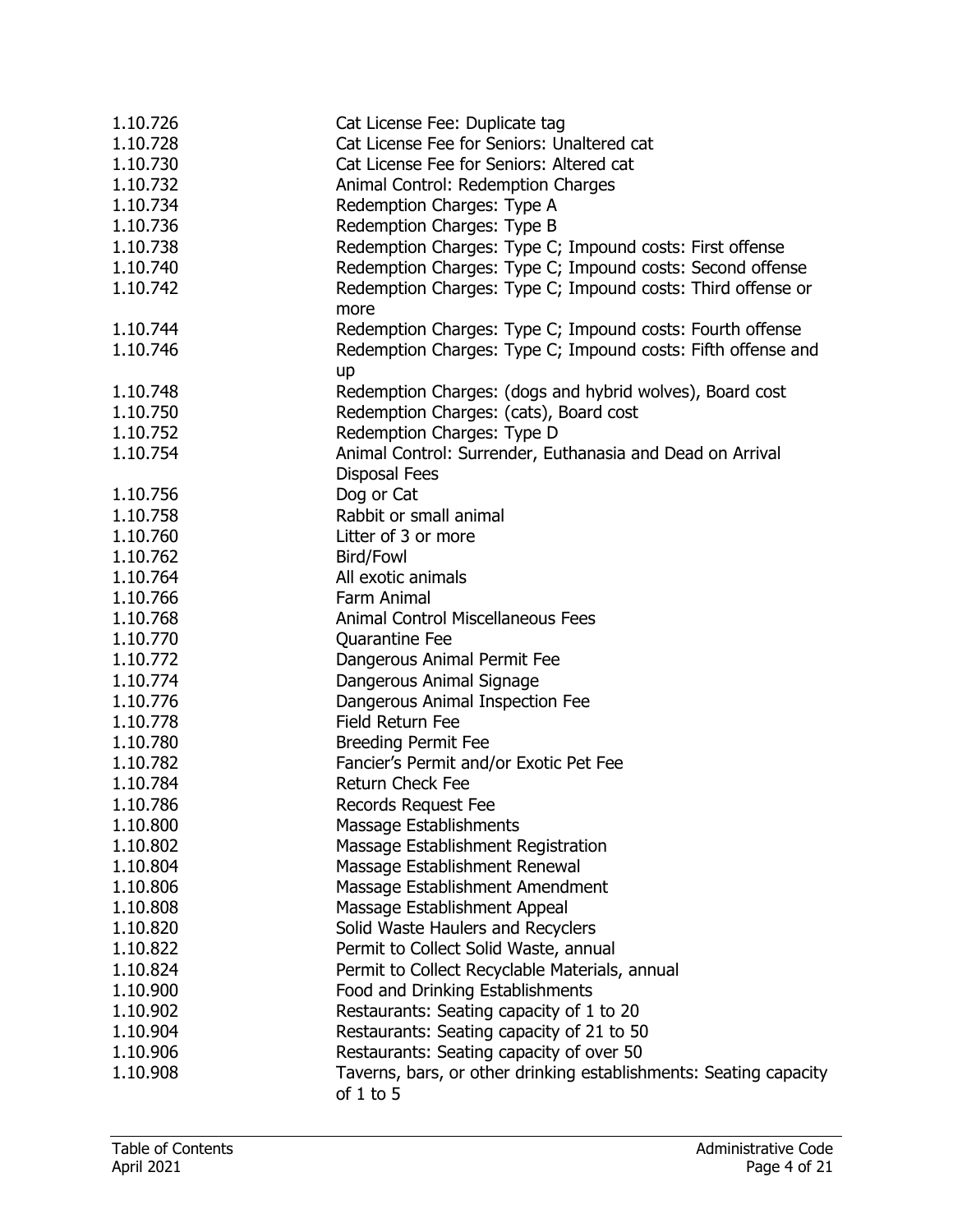| 1.10.910  | Taverns, bars, or other drinking establishments: Seating capacity<br>Of 6 to 20 |
|-----------|---------------------------------------------------------------------------------|
| 1.10.912  | Taverns, bars, or other drinking establishments: Seating capacity               |
|           | Of over 20                                                                      |
| 1.10.914  | <b>Catering Service</b>                                                         |
| 1.10.916  | Delicatessen                                                                    |
| 1.10.918  | Fish Market or Stand                                                            |
| 1.10.920  | <b>Grocery Store</b>                                                            |
| 1.10.922  | <b>Horsemeat Market</b>                                                         |
| 1.10.924  | <b>Poultry Market</b>                                                           |
| 1.10.926  | Vegetable Market or Stand                                                       |
| 1.10.930  | Food, Drink, or Confection Vending Vehicles                                     |
| 1.10.932  | Food Establishment in Public Schools                                            |
| 1.10.934  | Food Establishments not specifically listed                                     |
| 1.10.1000 | Cardroom Establishments                                                         |
| 1.10.1002 | <b>Initial Cardroom Permit</b>                                                  |
| 1.10.1004 | Amendment to Cardroom Permit                                                    |
| 1.10.1006 | Cardroom Table Permit, Per table, per year                                      |
| 1.10.1008 | Cardroom Employee Initial Registration Fees                                     |
| 1.10.1010 | Cardroom Employee Annual renewal                                                |
| 1.10.1100 | Special Event Fees and Deposits                                                 |
| 1.10.1110 | Fee for processing application of Special Event Permit                          |
| 1.10.1120 | Initial deposit against Departmental Service Charges for a Special              |
|           | Event Impacting Public Property                                                 |
| 1.10.1130 | Initial deposit against Departmental Service Charges for a Special              |
|           | Event on Private Property                                                       |
| 1.10.1140 | Initial deposit against Departmental Service Charges for a Public               |
|           | <b>Assembly Event</b>                                                           |
| 1.10.1150 | Initial deposit against Departmental Service Charges for a Special              |
|           | <b>Commercial Event</b>                                                         |

# **Subchapter 1.11: Town of Colma Website Policy**

Division 1 - General Terms and Conditions of Use

| 1.11.010 | Statement of Website Purpose          |
|----------|---------------------------------------|
| 1.11.015 | Definitions                           |
| 1.11.020 | Website Administrator                 |
| 1.11.030 | Logo Permissions                      |
| 1.11.040 | <b>Accessibility Policy</b>           |
| 1.11.050 | <b>Privacy Policy</b>                 |
| 1.11.060 | Disclaimer of Warranties/Legal Notice |

## Division 2 - Website Content

| 1.11.070 | Content Posted on Town of Colma Website |
|----------|-----------------------------------------|
| 1.11.080 | Reports Required by State Law           |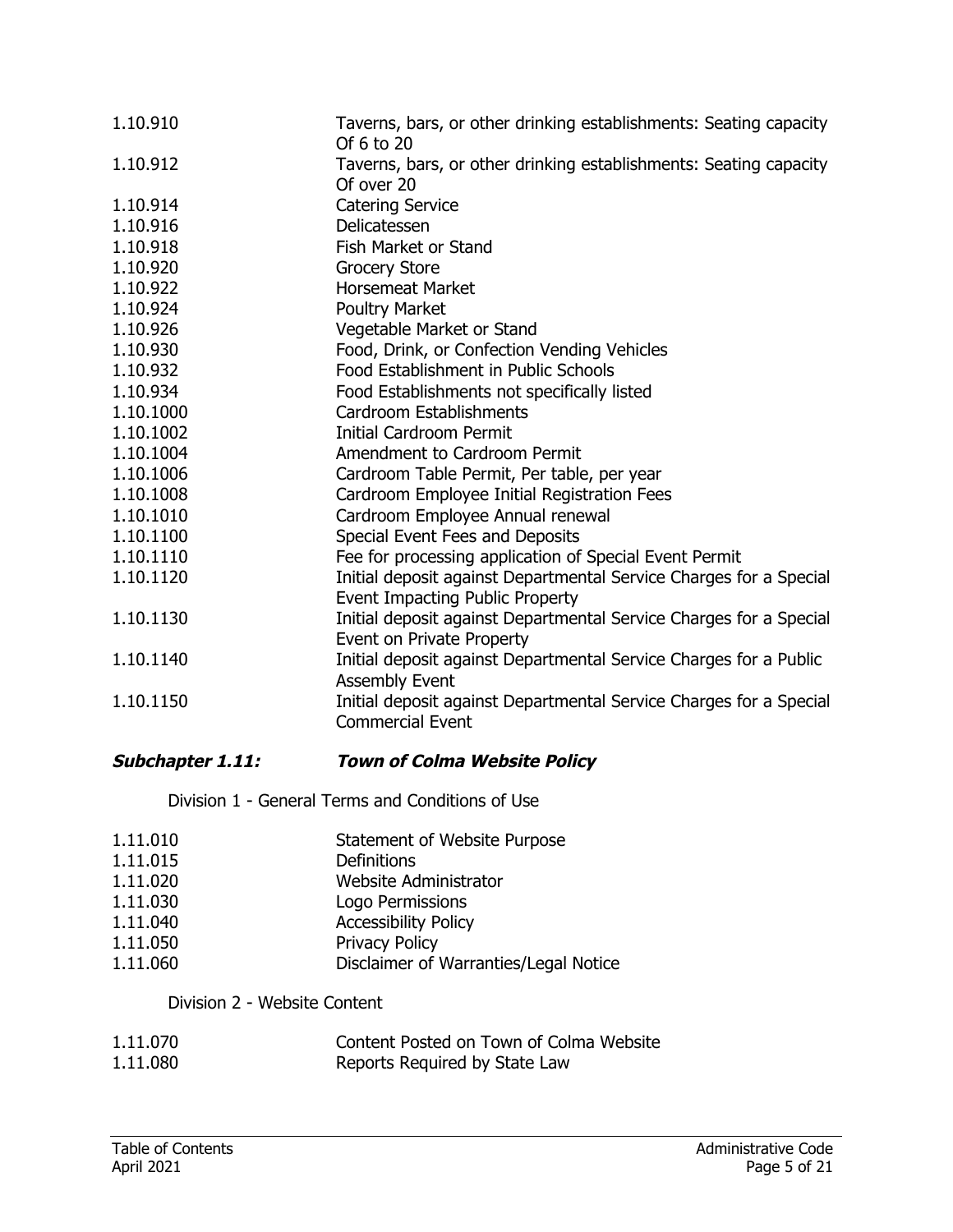| Division 3 - Allowance of Links to External Websites |                                                                                             |  |
|------------------------------------------------------|---------------------------------------------------------------------------------------------|--|
| 1.11.090                                             | Statement of Website Policy on External Links                                               |  |
| 1.11.100                                             | Links to External Resources and Websites                                                    |  |
| 1.11.110                                             | <b>Reservation of Rights</b>                                                                |  |
| <b>Subchapter 1.12:</b>                              | <b>Identity Theft Prevention Program</b>                                                    |  |
| 1.12.010                                             | Purpose                                                                                     |  |
| 1.12.020                                             | <b>Definitions</b>                                                                          |  |
| 1.12.030                                             | Designation Of Authority                                                                    |  |
| 1.12.040                                             | <b>Compliance Reports</b>                                                                   |  |
| 1.12.050                                             | Red Flags Identified By Town Of Colma                                                       |  |
| 1.12.060                                             | Procedures For Detecting Red Flags                                                          |  |
| 1.12.070                                             | Address Discrepancies In Consumer Credit Reports                                            |  |
| 1.12.080                                             | Procedures For Responding To Red Flags                                                      |  |
| 1.12.090                                             | Training Of Staff                                                                           |  |
| 1.12.100                                             | Periodic Identification Of Customer Accounts                                                |  |
| 1.12.110                                             | Periodic Update Of The Program                                                              |  |
| <b>Subchapter 1.13:</b>                              | <b>Fines and Penalties for Parking and Equipment Violations</b>                             |  |
| 1.13.010                                             | Fines and Penalties for Parking and Equipment Violations                                    |  |
| 1.13.020                                             | Parking/Standard/Stopping in Preferential Parking Zone                                      |  |
| 1.13.030                                             | Special No Parking Zone                                                                     |  |
| 1.13.040                                             | Old Mission Road - Parking Between 2am and 6am                                              |  |
| 1.13.050                                             | F Street - Parking Between 9am and 4pm in no Parking Zone                                   |  |
| 1.13.060                                             | Kohl's & Colma Heights - No Parking Signs and Red Zones                                     |  |
| 1.13.070                                             | Parked Over 72 hour Limit                                                                   |  |
| 1.13.080                                             | Serramonte Blve - No Parking on Specified Portions                                          |  |
| 1.13.090                                             | Junipero Serra Blvd - No Parking Anytime                                                    |  |
| 1.13.100                                             | <b>Red Zones</b>                                                                            |  |
| 1.13.110                                             | <b>Bus Stop Zones</b>                                                                       |  |
| 1.13.120                                             | <b>Fire Hydrants</b>                                                                        |  |
| 1.13.130                                             | White Zones                                                                                 |  |
| 1.13.140                                             | <b>Green Zones</b>                                                                          |  |
| 1.13.150                                             | <b>Yellow Zones</b>                                                                         |  |
| 1.13.160                                             | Parking in Handicap Spot (Blue Curbs)                                                       |  |
| 1.13.170                                             | Parking Heavy Duty Commercial Vehicle Between 2am and 6am                                   |  |
| 1.13.180                                             | Permit Parking                                                                              |  |
| 1.13.190                                             | Parking on Hills                                                                            |  |
| 1.13.200                                             | Parking Commercial Vehicle Gross Vehicle Weight Rating 10,000+<br>Lbs on Residential Street |  |
| 1.13.210                                             | Parking Vehicles Over 6 Feet in Height Near Intersection                                    |  |
| 1.13.220                                             | [Reserved]                                                                                  |  |
| 1.13.230                                             | [Reserved]                                                                                  |  |
| 1.13.240                                             | [Reserved]                                                                                  |  |
| 1.13.250                                             | <b>Unregistered Vehicle</b>                                                                 |  |
| 1.13.260                                             | Stolen, Lost or Damaged Registration or Plates                                              |  |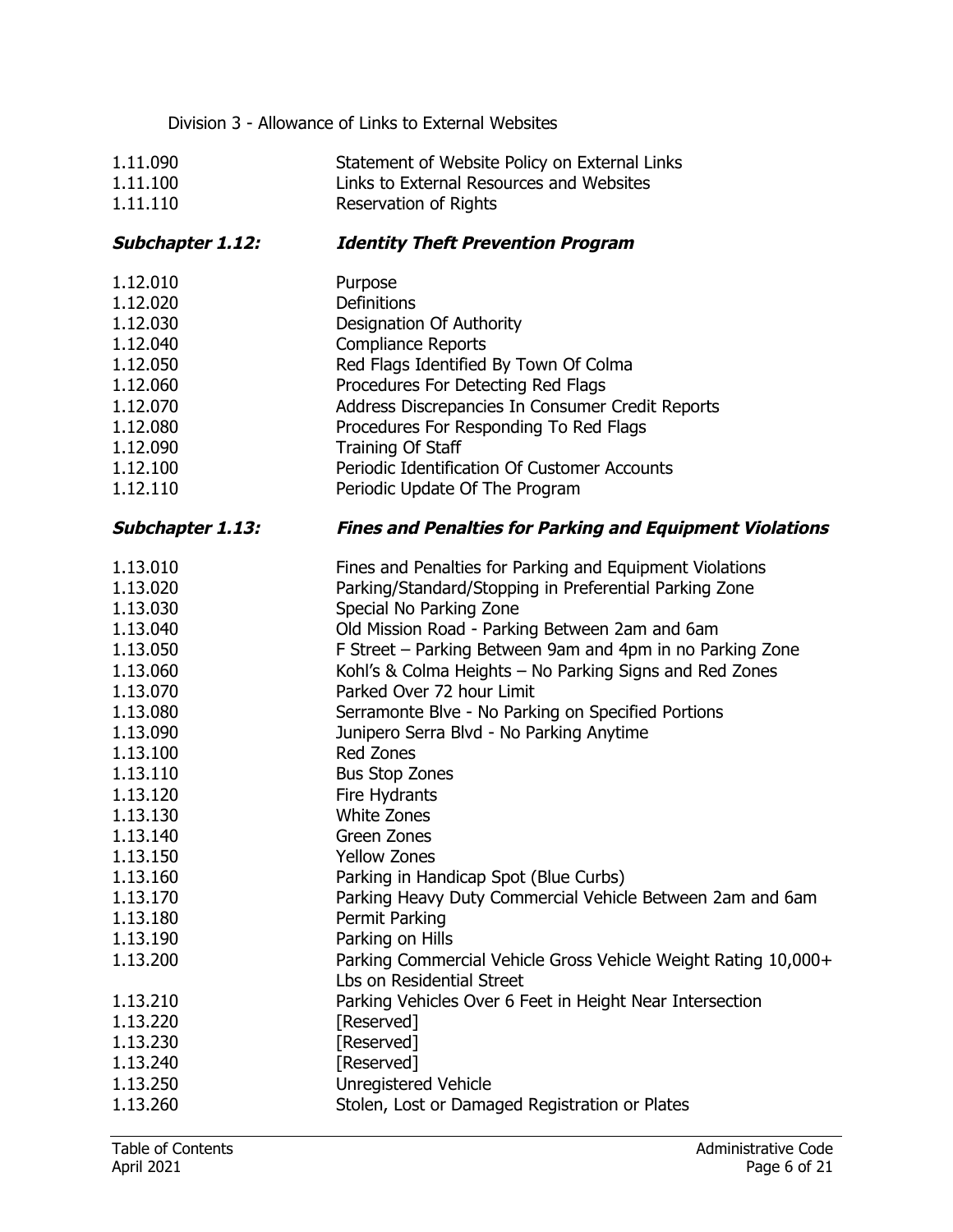| 1.13.270 | Both Plates Lost or Stolen                                      |
|----------|-----------------------------------------------------------------|
| 1.13.280 | Display or Presentation of False Registration or License Plate  |
| 1.13.290 | Foreign Registration                                            |
| 1.13.300 | Display of License Plates                                       |
| 1.13.310 | Position of Plates/Height Requirements                          |
| 1.13.320 | License Plate Cover that Obstructs or Impairs Recognition       |
| 1.13.330 | Period of License Plate Display                                 |
| 1.13.340 | Tabs Not Displayed                                              |
| 1.13.350 | Parking on Public Grounds                                       |
| 1.13.360 | Bicycle on Sidewalk                                             |
| 1.13.370 | Stopping, Standing, Parking in Posted Fire Lane                 |
| 1.13.380 | <b>Blocking Intersection</b>                                    |
| 1.13.390 | <b>Blocking Crosswalk</b>                                       |
| 1.13.400 | Parking Adjacent to Safety Zone                                 |
| 1.13.410 | Parking w/in 15 Ft. of Fire Station Driveway                    |
| 1.13.420 | Blocking Public or Private Driveway (except for owner or lessee |
|          | with parking permit under CMC 6.02.320)                         |
| 1.13.430 | <b>Blocking Sidewalk</b>                                        |
| 1.13.440 | <b>Blocking Excavation</b>                                      |
| 1.13.450 | Double Parking                                                  |
| 1.13.460 | <b>Bus Zone</b>                                                 |
| 1.13.470 | Stopping, Standing, Parking in Tube or Tunnel                   |
| 1.13.480 | Stopping on a Bridge                                            |
| 1.13.490 | Blocking Portion of Curb Designed for Wheelchair Access         |
| 1.13.500 | Curb Parking                                                    |
| 1.13.510 | Curb Parking One Way Road                                       |
| 1.13.520 | Parking in Handicapped Parking Stall                            |
| 1.13.530 | <b>Blocking Handicapped Parking Stall</b>                       |
| 1.13.540 |                                                                 |
|          | Parking on Lines of Handicapped Stall<br>Fire Hydrants          |
| 1.13.550 |                                                                 |
| 1.13.560 | No Parking Break                                                |
| 1.13.570 | <b>Unattended Running Vehicle</b>                               |
| 1.13.580 | Stopping, Parking or Leaving Vehicle Standing on Freeway        |
| 1.13.590 | Parking on or Near RR Track (w/in 7.5 Feet of Rail)             |
| 1.13.600 | Parking Near Sidewalk Access Ramps (w/in 3 Feet)                |
| 1.13.610 | Abandoned Vehicle on Highway                                    |
| 1.13.620 | Abandoned Vehicle on Public/Private Property                    |
| 1.13.630 | Reflectors on Rear                                              |
| 1.13.640 | No Windshield                                                   |
| 1.13.650 | <b>Cracked Windshield</b>                                       |
| 1.13.660 | Applied Material to Window (Tinted Safety Glass)                |
| 1.13.670 | <b>Mirrors</b>                                                  |
| 1.13.680 | Defective Windshield and Rear Windows                           |
| 1.13.690 | <b>Improper Fuel Tank Caps</b>                                  |
| 1.13.700 | Fenders & Mudguards Required                                    |
| 1.13.710 | Front/Rear Bumpers Required                                     |
| 1.13.720 | [Reserved]                                                      |
| 1.13.730 | [Reserved]                                                      |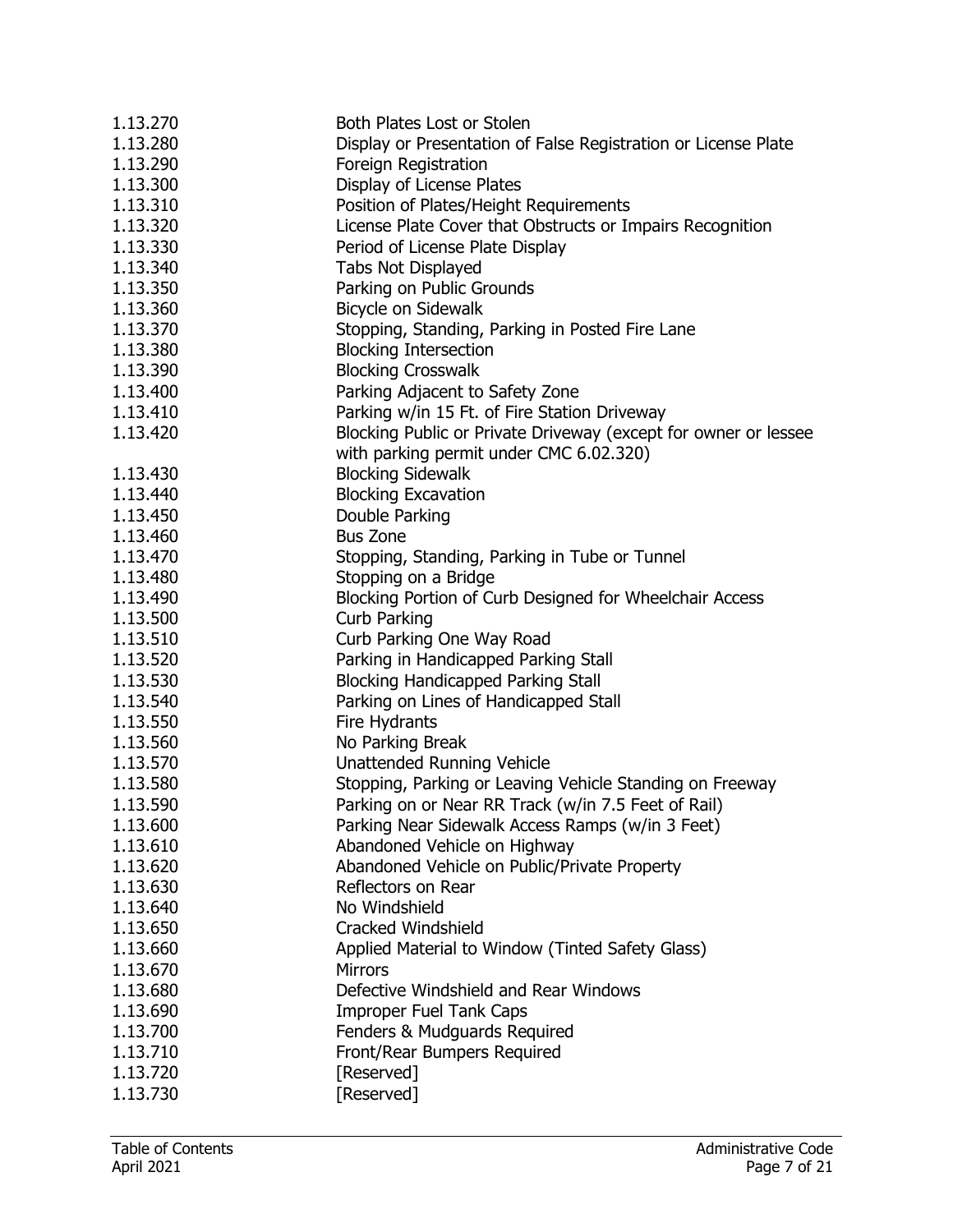| 1.13.740                                                                                                 | [Reserved]                                                                                                                                                                                                                                                                                                  |
|----------------------------------------------------------------------------------------------------------|-------------------------------------------------------------------------------------------------------------------------------------------------------------------------------------------------------------------------------------------------------------------------------------------------------------|
| <b>Subchapter 1.14:</b>                                                                                  | <b>Water Conservation Incentive Program</b>                                                                                                                                                                                                                                                                 |
| 1.14.010<br>1.14.020<br>1.14.030<br>1.14.040                                                             | Background and Findings<br>Definitions<br>Water Conservation Incentive Program<br>Suspension or Termination of Water Conservation Incentive<br>Program                                                                                                                                                      |
| <b>Subchapter 1.15:</b>                                                                                  | <b>Sustainability Policy</b>                                                                                                                                                                                                                                                                                |
| 1.15.010<br>1.15.020<br>1.15.030<br>1.15.040<br>1.15.050<br>1.15.060<br>1.15.070<br>1.15.080<br>1.15.090 | Purpose and Scope<br>Definitions<br>Implementation<br>Purchasing Environmentally Preferable Materials<br><b>Increasing Energy Efficiency</b><br><b>Increasing Water Efficiency</b><br><b>Implementing Green Building Practices</b><br>Converting to a Fuel Efficient Vehicle Fleet<br><b>Reducing Waste</b> |
| <b>Subchapter 1.16:</b>                                                                                  | <b>Criminal History Information and Access</b>                                                                                                                                                                                                                                                              |
| 1.16.010<br>1.16.020<br>1.16.030<br>1.16.040<br>1.16.050<br>1.16.060                                     | Authorization<br>Limitations Regarding Criminal History Information<br>Presumption of Unfitness for Certain Independent Contractors<br>Rebuttal of the Presumption<br>Regulations Regarding Security of Criminal Offender Record<br>Criminal Record Security Officer                                        |
| <b>Subchapter 1.17:</b>                                                                                  | <b>Social Media Policy</b>                                                                                                                                                                                                                                                                                  |
| 1.17.010<br>1.17.020<br>1.17.030<br>1.17.040<br>1.17.050                                                 | Purpose and Scope<br>Definitions<br><b>General Policy</b><br><b>Comment Policy</b><br>Code of Conduct for Town Employees                                                                                                                                                                                    |
| <b>Subchapter 1.18:</b>                                                                                  | <b>Display of Flags</b>                                                                                                                                                                                                                                                                                     |
|                                                                                                          |                                                                                                                                                                                                                                                                                                             |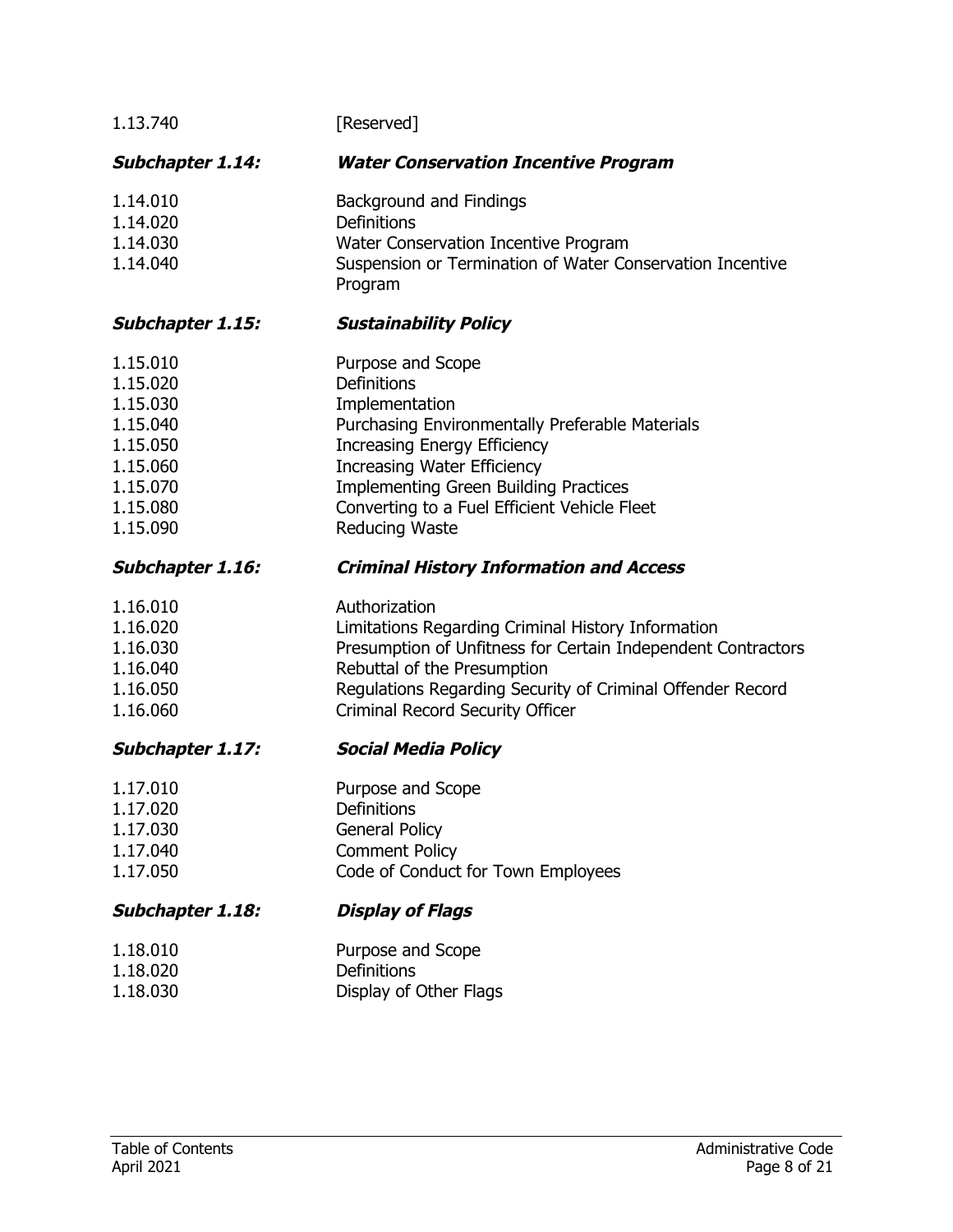# **CHAPTER TWO: COMMUNITY PROGRAMS**

| <b>Subchapter 2.01:</b> | <b>Recreation and Leisure Services Programs, Events and</b> |
|-------------------------|-------------------------------------------------------------|
|                         | <b>Activities</b>                                           |

Division 1 - General

| 2.01.010                    | <b>Residency Requirements</b>                                  |
|-----------------------------|----------------------------------------------------------------|
| 2.01.015                    | <b>Employees and Certain Independent Contractors</b>           |
| 2.01.020                    | Colma Identification Card                                      |
| 2.01.030                    | Proof of Identification and Residency of an Adult              |
| 2.01.035                    | [Repealed]                                                     |
| 2.01.040                    | Proof of Identification and Residency of a Child               |
| 2.01.050                    | Information, Responsibility                                    |
| 2.01.055                    | <b>Ticket Distribution</b>                                     |
| 2.01.060                    | <b>Selection Policies</b>                                      |
| 2.01.065                    | Accessibility                                                  |
| 2.01.068                    | Classification of Recreation Programs (Effective July 1, 2012) |
| 2.01.070                    | Participation Fees (Effective Until July 1, 2012)              |
| 2.01.070                    | Participation Fees (Effective July 1, 2012)                    |
| 2.01.072                    | [Repealed]                                                     |
| 2.01.074                    | <b>Unused Ticket Policy</b>                                    |
| 2.01.080                    | <b>Temporary Guidelines</b>                                    |
| 2.01.085                    | <b>Rules and Regulations</b>                                   |
| 2.01.090                    | <b>Guidelines Only Directory</b>                               |
| 2.01.095                    | Severability                                                   |
| 2.01.096                    | <b>Appeals</b>                                                 |
| Division 2 Chancerod Eughts |                                                                |

Division 2 - Sponsored Events

| 2.01.100 | <b>Policies</b>                             |
|----------|---------------------------------------------|
| 2.01.105 | <b>Sporting Events</b>                      |
| 2.01.110 | <b>Cultural and Theatrical Events</b>       |
| 2.01.120 | Children's Camps                            |
| 2.01.130 | <b>Trips</b>                                |
| 2.01.140 | <b>Community Picnic</b>                     |
| 2.01.150 | <b>Adult Holiday Event</b>                  |
| 2.01.160 | Children's Holiday Events and Social Events |
| 2.01.170 | Classes Offered by Town                     |
|          |                                             |

# Division 3 - Use of Town Facilities

| 2.01.200 | <b>Sterling Park Community Center</b>                             |
|----------|-------------------------------------------------------------------|
| 2.01.210 | Private Use                                                       |
| 2.01.220 | Colma Historical Park and Community Center                        |
| 2.01.230 | Private Use of Colma Community Center                             |
| 2.01.235 | Schedule of Rental Fees (Effective Until January 1, 2013)         |
| 2.01.235 | Schedule of Facility Rental Fees and Security Deposits (Effective |
|          | January 1, 2013)                                                  |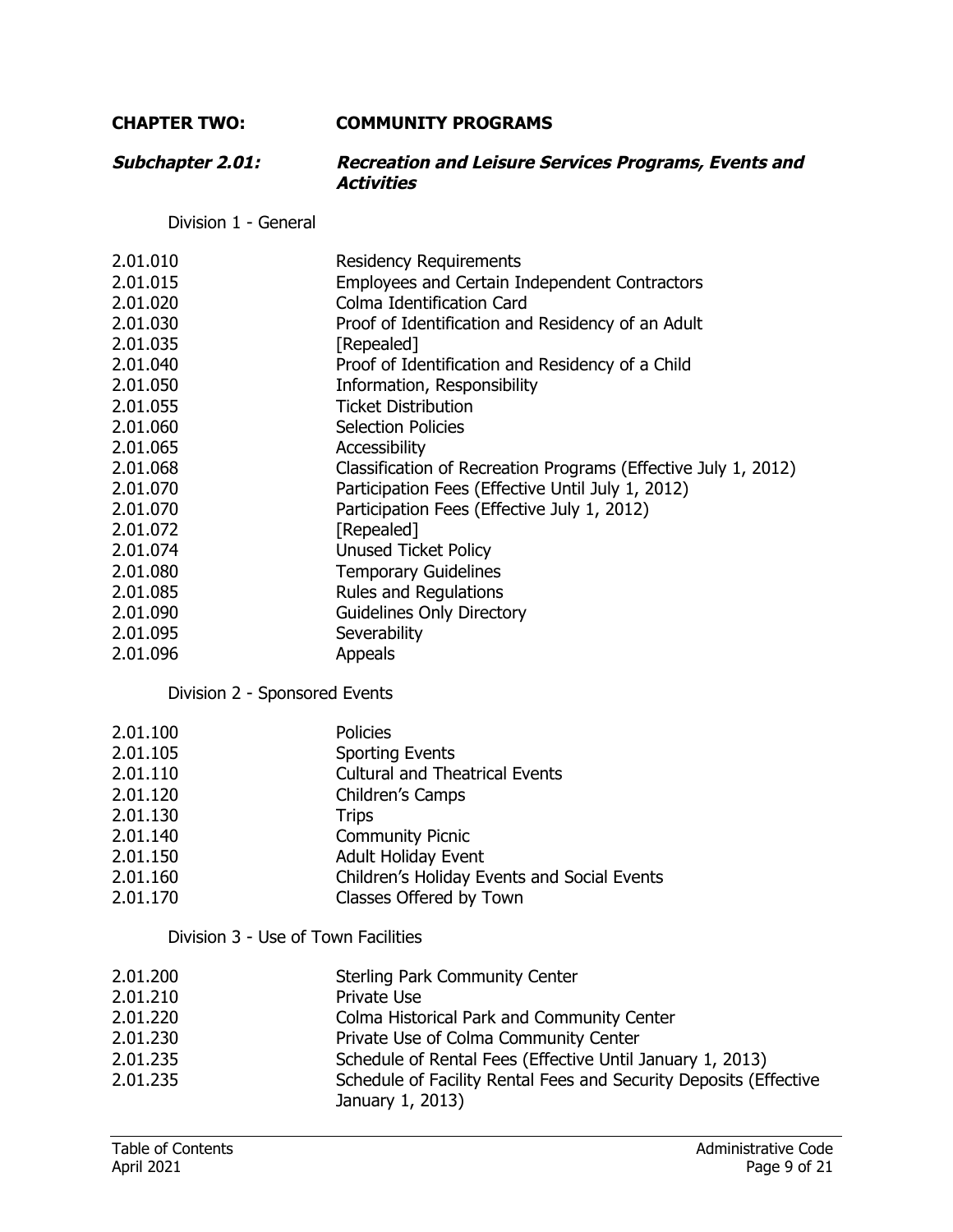| 2.01.240                | Rules Applicable to All Facilities                                |
|-------------------------|-------------------------------------------------------------------|
| 2.01.250                | Special Rules for Use of Alcoholic Beverages                      |
| Division 4 - Conduct    |                                                                   |
| 2.01.300                | <b>Standards of Conduct</b>                                       |
| 2.01.310                | Place of Occurrence                                               |
| 2.01.320                | Immediate Removal                                                 |
| 2.01.330                | Exclusion                                                         |
| 2.01.340                | Procedure                                                         |
| 2.01.350                | Misdemeanor                                                       |
| <b>Subchapter 2.02:</b> | <b>Senior Housing Complex</b>                                     |
| 2.02.010                | Goals                                                             |
| 2.02.020                | <b>Rental Policy</b>                                              |
| 2.02.030                | <b>Eligible Persons</b>                                           |
| 2.02.040                | <b>Disqualified Persons</b>                                       |
| 2.02.050                | <b>Application and Priority Process</b>                           |
| 2.02.060                | Policies for Establishing Rents                                   |
| 2.02.070                | <b>Restrictions on Use</b>                                        |
| 2.02.080                | <b>Rules and Regulations</b>                                      |
| 2.02.090                | Right to Inspect                                                  |
| <b>Subchapter 2.03:</b> | <b>Town-Owned Affordable Housing</b>                              |
| 2.03.010                | Definitions                                                       |
| 2.03.020                | Designated Inclusionary Units                                     |
| 2.03.030                | Publication and Notification of Availability of Inclusionary Unit |
| 2.03.040                | <b>Rental Policy</b>                                              |
| 2.03.050                | Qualifications of Eligible Persons                                |
| 2.03.060                | Preferences                                                       |
| 2.03.070                | Changes in Tenant Income                                          |
| 2.03.080                | Rent                                                              |
| 2.03.090                | <b>Restrictions on Use</b>                                        |
| 2.03.100                | <b>Federal and State Laws</b>                                     |
| 2.03.110                | Prohibition Against Discrimination                                |
| 2.03.120                | Right to Inspect Unit and Documents                               |
| 2.03.130                | <b>Remedies</b>                                                   |
| <b>CHAPTER THREE:</b>   | <b>PERSONNEL POLICIES</b>                                         |
| <b>Subchapter 3.01:</b> | <b>General</b>                                                    |
| 3.01.010                | Goals                                                             |
| 3.01.020                | Rights Reserved; Scope                                            |
| 3.01.030                | <b>Conflicting Provisions</b>                                     |
| 3.01.040                | Rules and Regulations                                             |
| 3.01.050                | Delegation of Authority                                           |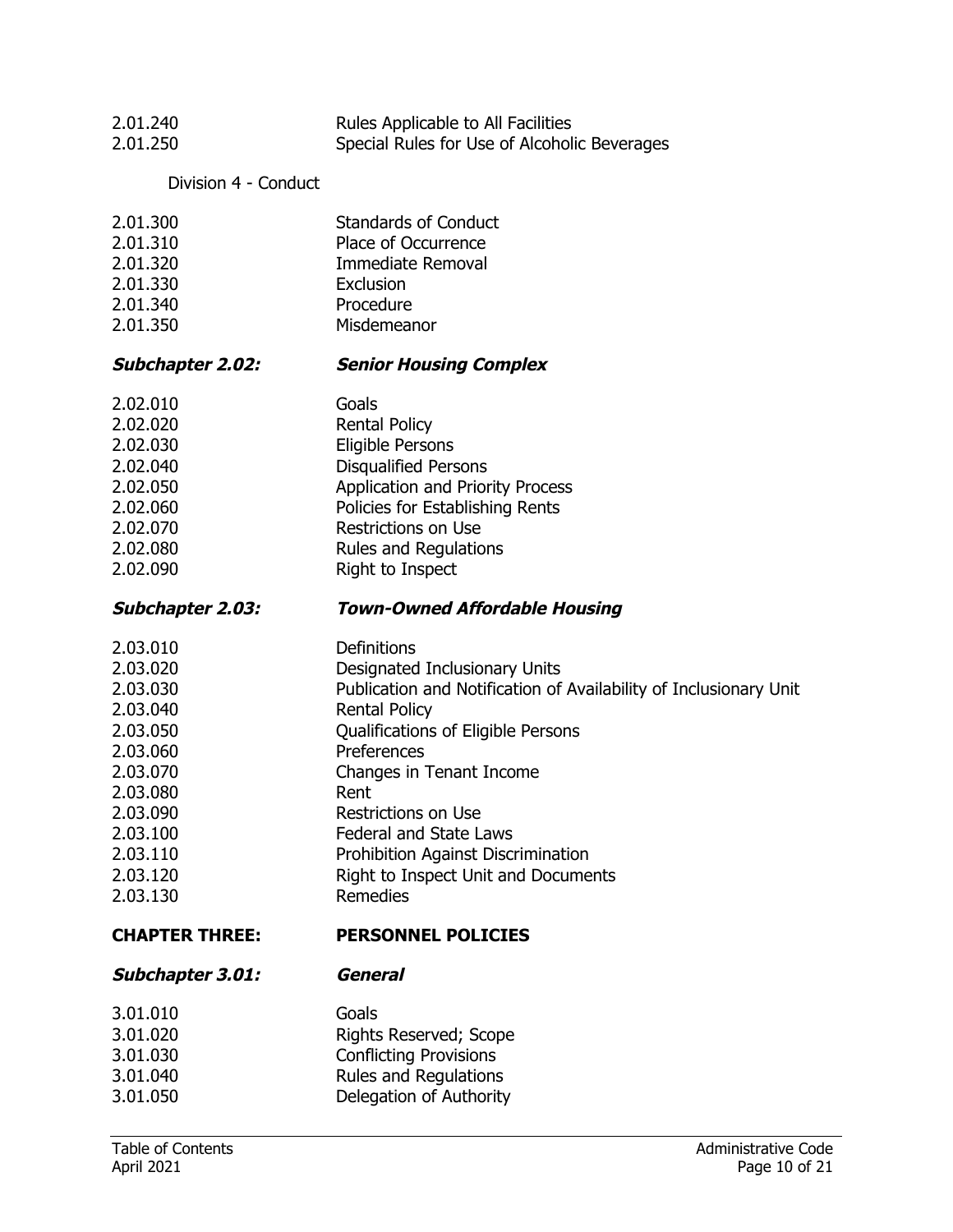| 3.01.060 | <b>Personnel Records</b>             |
|----------|--------------------------------------|
| 3.01.070 | <b>Employee Identification Cards</b> |
| 3.01.080 | <b>Employee Responsibilities</b>     |
| 3.01.090 | <b>Types of Employment</b>           |
| 3.01.100 | <b>Definitions</b>                   |

## **Subchapter 3.02: Employment**

Divisions 1 - General

| 3.02.010 | Equal Employment Opportunity Policy           |
|----------|-----------------------------------------------|
| 3.02.020 | <b>ADA Compliance</b>                         |
| 3.02.030 | Equal Employment Opportunity Officer          |
| 3.02.040 | <b>Equal Employment Opportunity Practices</b> |
| 3.02.050 | <b>Nepotism</b>                               |
| 3.02.060 | <b>Employment Eligibility</b>                 |

Division 2 - Qualifications

| 3.02.061 | Presumption of Unfitness for Employees and Police Officers |
|----------|------------------------------------------------------------|
| 3.02.062 | Rebuttal of the Presumption                                |
| 3.02.063 | Peace Officers                                             |
| 3.02.064 | Recreational Department Employees and Volunteers           |

Division 3 - Hiring

| 3.02.070 | Hiring Process - General                   |
|----------|--------------------------------------------|
| 3.02.080 | Hiring Process - Notice                    |
| 3.02.090 | Hiring Process - Applicant Expenses        |
| 3.02.100 | Hiring Process - Testing                   |
| 3.02.110 | Hiring Process - Interviews                |
| 3.02.120 | Hiring Process - Reference Checks          |
| 3.02.130 | Hiring Process - List of Qualified Persons |
| 3.02.140 | Orientation                                |
| 3.02.150 | <b>Probation Period</b>                    |
| 3.02.160 | Special Employment Programs                |
| 3.02.170 | <b>Volunteers</b>                          |
| 3.02.180 | <b>Outside Employment</b>                  |

Division 4 - Promotions and Demotions

| 3.02.190 | <b>Employee Development</b> |
|----------|-----------------------------|
|----------|-----------------------------|

- 3.02.200 Promotions
- 3.02.205 Transfers
- Temporary Assignments
- 3.02.220 Demotions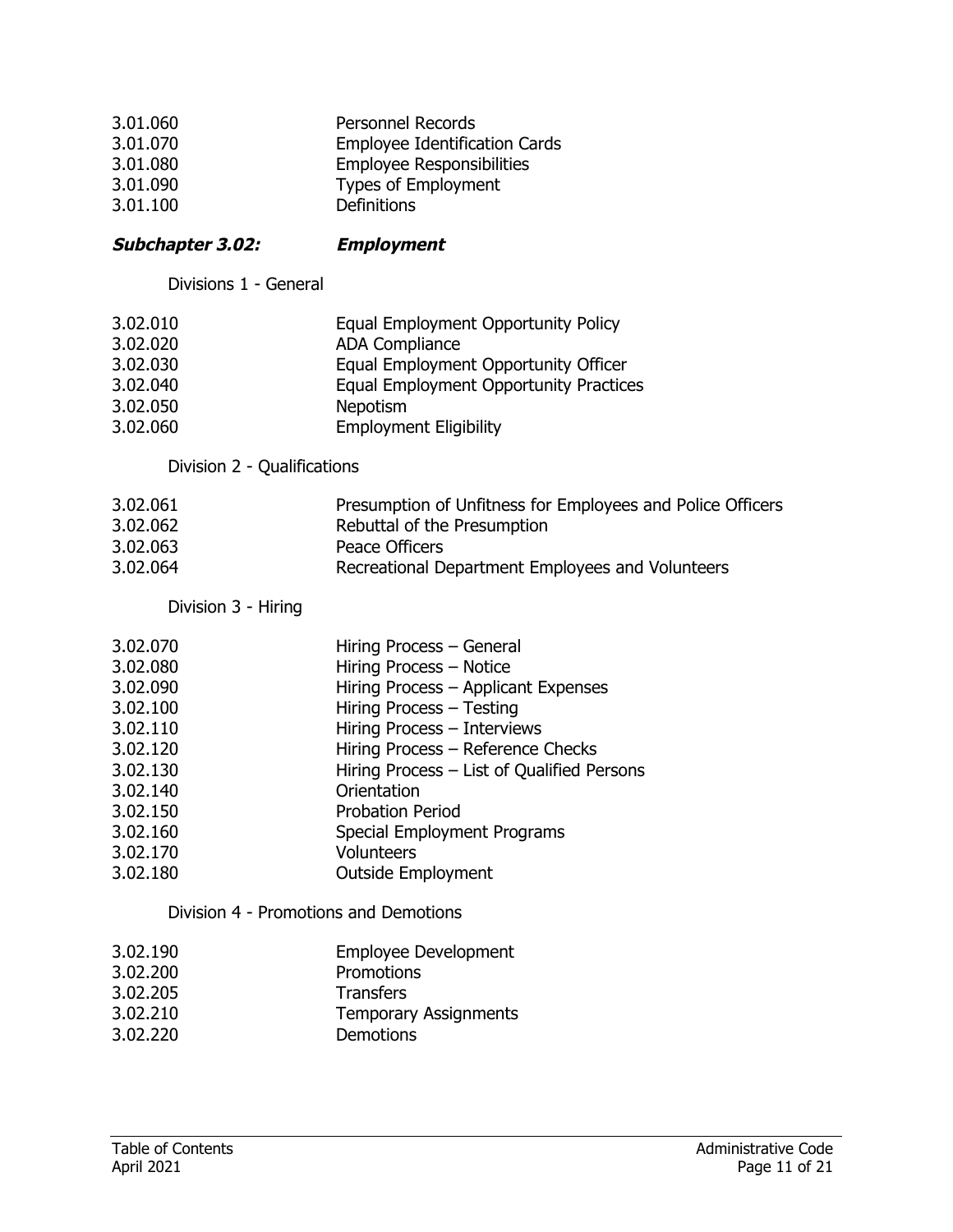# Division 5 - Compensation and Hours

| 3.02.230 | <b>Compensation Plan</b>                     |
|----------|----------------------------------------------|
| 3.02.235 | Starting Step and Step Increases             |
| 3.02.240 | Classification                               |
| 3.02.250 | Reclassification Procedure                   |
| 3.02.260 | <b>Work Period</b>                           |
| 3.02.270 | <b>Work Hours</b>                            |
| 3.02.271 | <b>After Work Communications</b>             |
| 3.02.272 | Standby Pay                                  |
| 3.02.273 | Callback Pay                                 |
| 3.02.274 | Value of Uniforms for CalPERS Purposes       |
| 3.02.280 | Overtime                                     |
| 3.02.290 | Compensatory Time Off                        |
| 3.02.300 | Recognition of Longevity                     |
| 3.02.305 | <b>Retention Pay</b>                         |
| 3.02.310 | Garnishment                                  |
| 3.02.320 | Pay for Working in a Higher Classification   |
| 3.02.330 | Pay Advance                                  |
| 3.02.340 | <b>Time Sheets</b>                           |
| 3.02.345 | Payroll Errors                               |
| 3.02.350 | <b>Performance Evaluations</b>               |
| 3.02.360 | Change of Name, Address and Telephone Number |
|          |                                              |

Division 6 - Separation

| 3.02.370<br>3.02.380<br>3.02.390<br>3.02.400 | Resignation<br>Termination<br>Lay-offs; Re-Employment<br>Out-Processing |
|----------------------------------------------|-------------------------------------------------------------------------|
| <b>Subchapter 3.03:</b>                      | <b>Standards of Conduct</b>                                             |
| 3.03.010                                     | General Policy                                                          |
| 3.03.020                                     | Duty of Employees, Elected Officials and Certain                        |
|                                              | <b>Independent Contractors</b>                                          |
| 3.03.030                                     | Duty to Cooperate                                                       |
| 3.03.040                                     | <b>Dress Code</b>                                                       |
| 3.03.050                                     | Job Performance                                                         |
| 3.03.060                                     | Honesty                                                                 |
| 3.03.070                                     | Respect for Persons                                                     |
| 3.03.080                                     | <b>Respect for Property</b>                                             |
| 3.03.090                                     | <b>Ethics</b>                                                           |
| 3.03.100                                     | Gifts, Honoraria or Travel Payments                                     |
| 3.03.110                                     | <b>Bribery</b>                                                          |
| 3.03.120                                     | Loans                                                                   |
| 3.03.130                                     | Conflicting or Incompatible Activities                                  |
| 3.03.140                                     | Use of Equipment, Supplies and Staff Time                               |
| 3.03.150                                     | Use of Letterhead, Stationery, or Logo by an Elected Official           |
|                                              |                                                                         |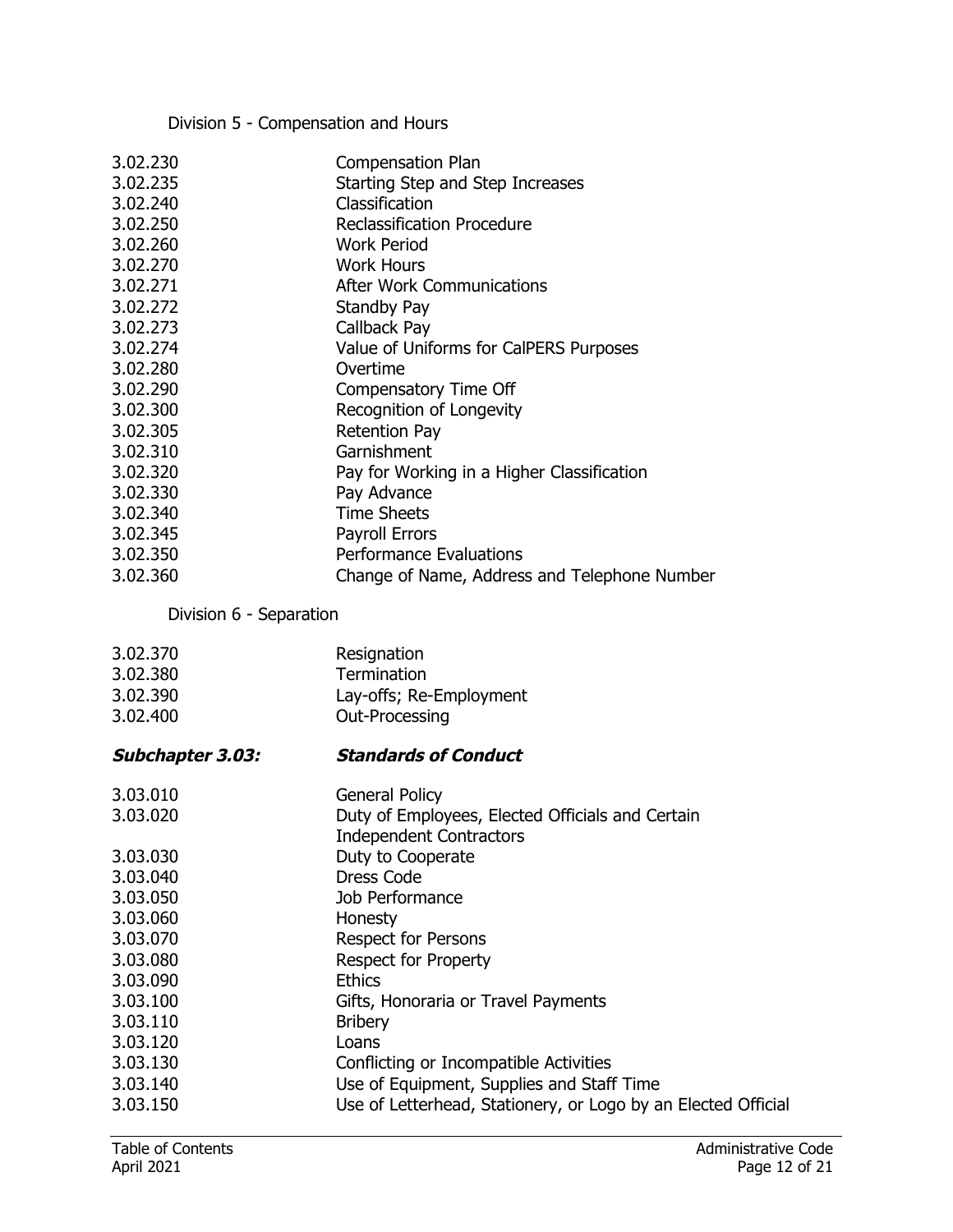| 3.03.160                | Discrimination, Harassment and Retaliation Prohibited          |
|-------------------------|----------------------------------------------------------------|
| 3.03.170                | Harassment - Defined                                           |
| 3.03.180                | Harassment - Employee's Role                                   |
| 3.03.190                | Harassment - Supervisor's Role                                 |
| 3.03.200                | Harassment - Complaints                                        |
| 3.03.210                | Harassment - Retaliation                                       |
| 3.03.220                | Use of Tobacco                                                 |
| 3.03.230                | Substance Abuse – Prohibited Use or Possession                 |
| 3.03.240                | Substance Abuse - Procedures; Testing                          |
| 3.03.250                | Substance Abuse - Employee Assistance                          |
| 3.03.260                | Substance Abuse - Awareness Program                            |
| 3.03.270                | Political Activities; Campaigning                              |
| 3.03.280                | Lobbying Before State Legislature or Other Governmental Agency |
| 3.03.290                | Coercion or Intimidation of Public Employees                   |
| 3.03.300                | <b>Illegal Election Activities</b>                             |
| 3.03.310                | Soliciting Sales or Donations                                  |
| 3.03.320                | <b>Violence Prevention</b>                                     |
| <b>Subchapter 3.04:</b> | <b>Complaints, Grievances and Disciplinary Matters</b>         |
|                         |                                                                |

Division 1 - General

| 3.04.010 | Summary of Procedures for Submitting Complaints or Grievances |
|----------|---------------------------------------------------------------|
| 3.04.020 | <b>Definitions</b>                                            |
| 3.04.030 | No Retaliation                                                |
| 3.04.040 | <b>Employee's Duties</b>                                      |
| 3.04.050 | Administrative Leave                                          |

Division 2 - Harassment or Discrimination

| 3.04.060 |  |
|----------|--|
|----------|--|

Disposition of Harassment or Discrimination Complaints

Division 3 - Grievances

| 3.04.070 | Grievances, Scope                   |
|----------|-------------------------------------|
| 3.04.080 | Representation in Grievance Matters |
| 3.04.090 | Grievance Procedure                 |

# Division 4 - Disciplinary Procedures

| 3.04.100 | <b>Disciplinary Action</b>                   |
|----------|----------------------------------------------|
| 3.04.110 | Types of Disciplinary Action                 |
| 3.04.120 | Oral Reprimand                               |
| 3.04.130 | Written Reprimand                            |
| 3.04.140 | Right to Representation                      |
| 3.04.150 | Authority to Impose Disciplinary Action      |
| 3.04.160 | Notice of Intent to Take Disciplinary Action |
| 3.04.170 | Informal Conference on a Disciplinary Matter |
| 3.04.180 | Final Notice of Disciplinary Action          |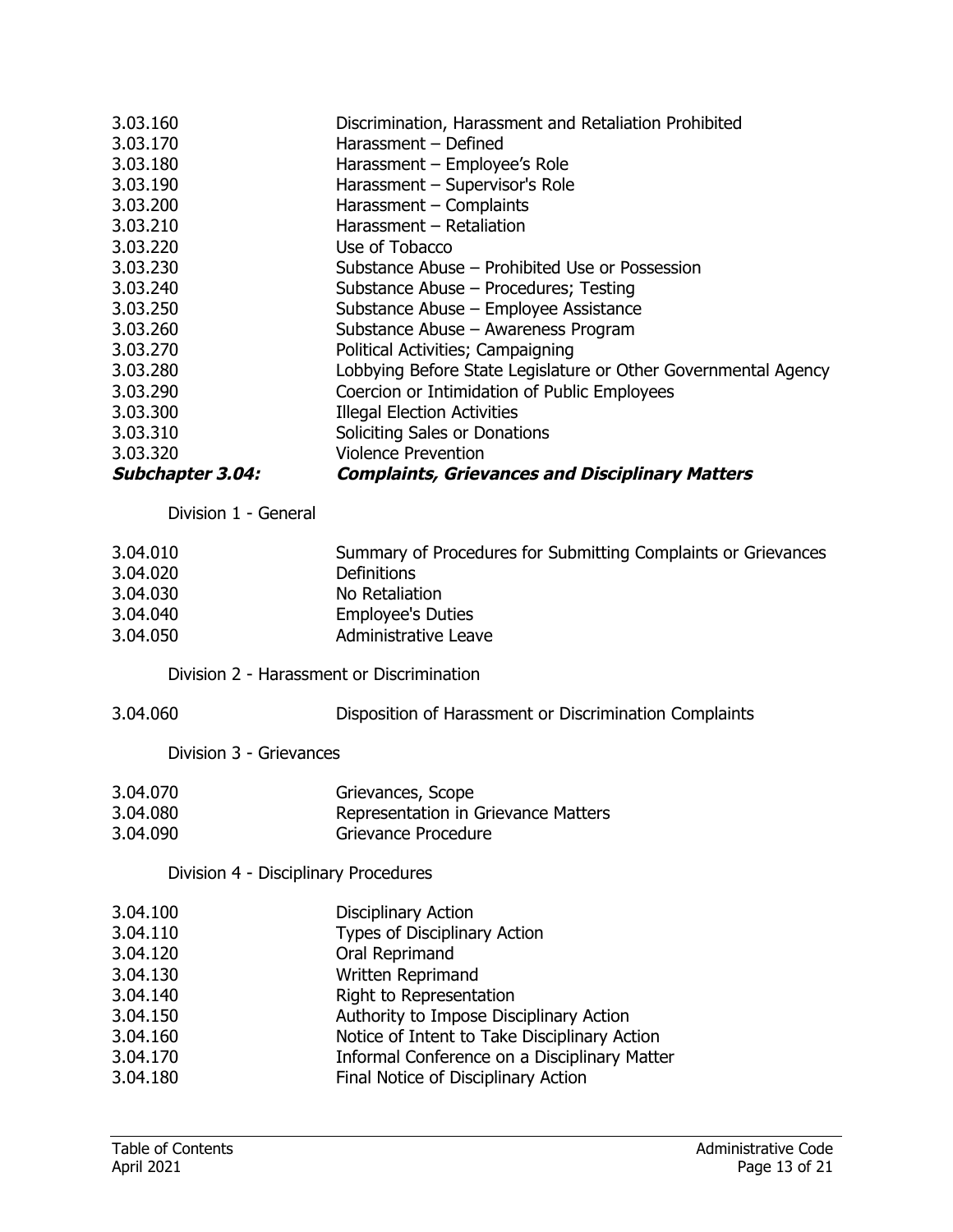Division 5 - Appeals

Division 6 - POBR

3.04.290 Public Safety Officers' Procedural Bill of Rights

| <b>Subchapter 3.05:</b> | <b>Benefits</b>                       |
|-------------------------|---------------------------------------|
| 3.05.010                | Eligibility                           |
| 3.05.020                | Regulations                           |
| 3.05.030                | Medical and Hospital Insurance        |
| 3.05.040                | Dental Insurance                      |
| 3.05.050                | <b>Vision Plan</b>                    |
| 3.05.060                | <b>COBRA</b>                          |
| 3.05.070                | Life Insurance                        |
| 3.05.080                | Employee Assistance Program           |
| 3.05.090                | Long Term Care Program                |
| 3.05.100                | <b>Health Club</b>                    |
| 3.05.110                | <b>Credit Union</b>                   |
| 3.05.120                | Deferred Compensation                 |
| 3.05.130                | <b>Retirement Plan</b>                |
| 3.05.135                | <b>Disability Retirement</b>          |
| 3.05.140                | Social Security                       |
| 3.05.150                | State Unemployment Insurance Benefits |
| 3.05.160                | State Disability Insurance (SDI)      |
| 3.05.170                | <b>Workers' Compensation</b>          |
| 3.05.180                | Reimbursement for Education Expenses  |

## **Subchapter 3.06: Leaves**

Division 1 - General

| 3.06.010 | Inconsistent Actions; Failure to Return to Work |
|----------|-------------------------------------------------|
| 3.06.020 | <b>Exhaustion of Paid Leave</b>                 |
| 3.06.030 | General Rule for Accruing Paid Leave            |
| 3.06.040 | Unpaid Leave of Absence                         |
| 3.06.050 | <b>Coordination of Benefits</b>                 |
| 3.06.060 | <b>Conflicting Provisions</b>                   |
|          |                                                 |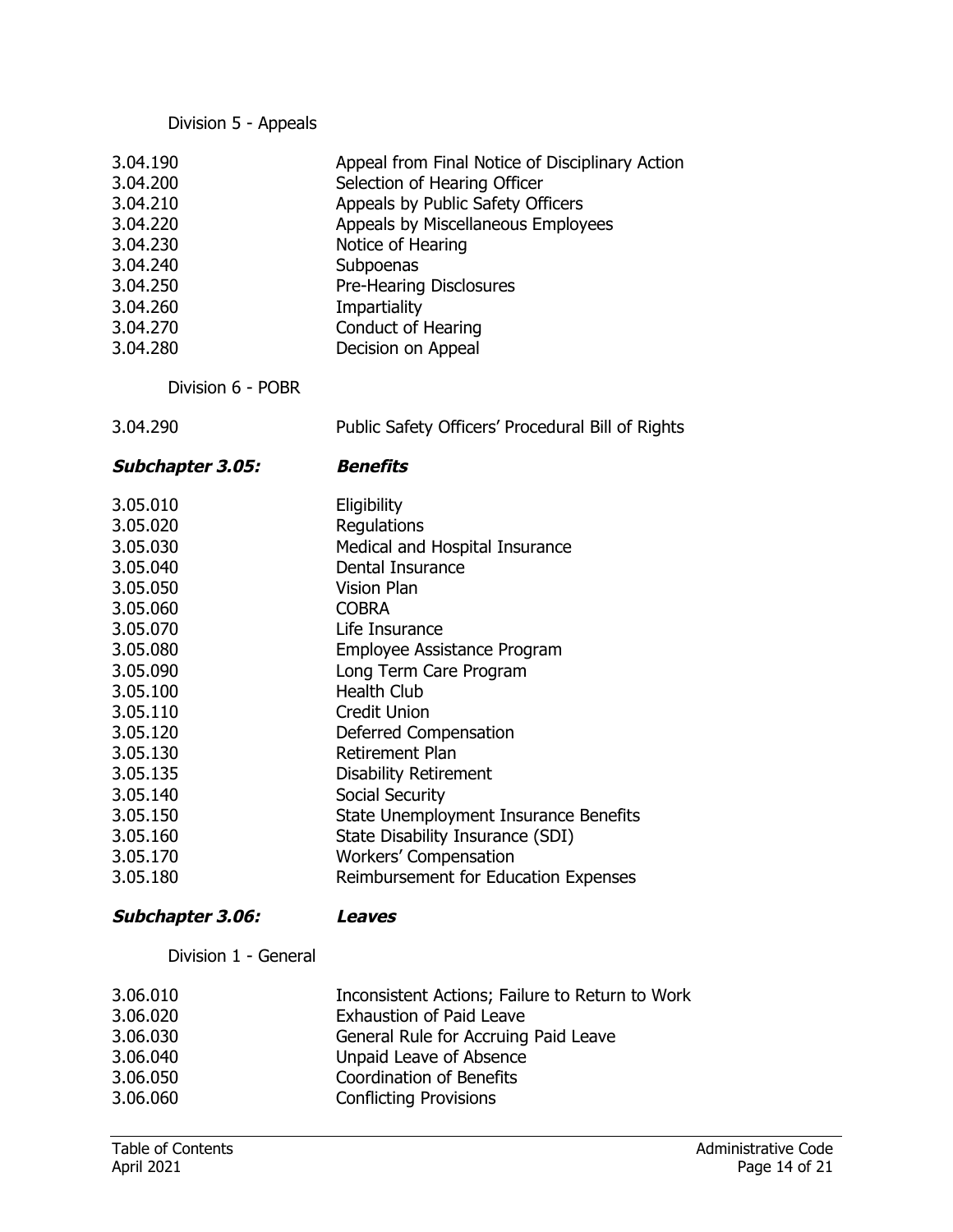| 3.06.070<br>3.06.080                                                                                                                                                 | General Rules of Entitlement; Prorated Paid Leave<br>[Reserved]                                                                                                                                                                                                                                                                                                                                                                                                                                          |
|----------------------------------------------------------------------------------------------------------------------------------------------------------------------|----------------------------------------------------------------------------------------------------------------------------------------------------------------------------------------------------------------------------------------------------------------------------------------------------------------------------------------------------------------------------------------------------------------------------------------------------------------------------------------------------------|
| Division 2 - Holidays                                                                                                                                                |                                                                                                                                                                                                                                                                                                                                                                                                                                                                                                          |
| 3.06.090<br>3.06.100                                                                                                                                                 | <b>Holiday Leave</b><br>[Reserved]                                                                                                                                                                                                                                                                                                                                                                                                                                                                       |
| Division 3 - Sick Leave                                                                                                                                              |                                                                                                                                                                                                                                                                                                                                                                                                                                                                                                          |
| 3.06.110<br>3.06.120<br>3.06.130<br>3.06.140<br>3.06.150<br>3.06.160<br>3.06.170                                                                                     | Sick Leave Eligibility and Accrual<br>When Sick Leave May Be Used<br>Conversion or Payment for Unused Sick Leave<br>Sick Leave Not to Extend Family and Medical Leave<br><b>Reporting Requirements</b><br>Prevention of Sick Leave Abuse<br>[Reserved]                                                                                                                                                                                                                                                   |
| Division 4 – Family and Medical Leave                                                                                                                                |                                                                                                                                                                                                                                                                                                                                                                                                                                                                                                          |
| 3.06.180<br>3.06.190<br>3.06.200<br>3.06.210<br>3.06.220<br>3.06.230<br>3.06.240<br>3.06.250<br>3.06.260<br>3.06.270<br>3.06.280<br>3.06.290<br>3.06.300<br>3.06.310 | Family and Medical Leaves of Absence<br>Definitions for this Division<br><b>Eligibility and Duration</b><br>Permitted Reasons for Leave<br>Procedure for Obtaining Medical and Family Leave<br><b>Intermittent Schedule</b><br><b>Additional Time</b><br>Periodic Reports<br>Non-compliance<br><b>Compensation and Benefits</b><br>Special Rules for Birth, Adoption or Foster Care Placement of a<br>Child<br>Service Member Family and Medical Leave<br>Return to Work and Reinstatement<br>[Reserved] |
| Division 5 - Pregnancy Disability Leave                                                                                                                              |                                                                                                                                                                                                                                                                                                                                                                                                                                                                                                          |
| 3.06.320<br>3.06.330<br>3.06.340<br>3.06.350<br>3.06.360<br>3.06.370<br>3.06.380<br>3.06.390                                                                         | Eligibility and Terms of Leave<br>Procedure<br>Length of Leave<br><b>Intermittent Leave</b><br><b>Compensation and Benefits</b><br>Coordination with FMLA and CFRA Leaves<br>Reinstatement<br>[Reserved]                                                                                                                                                                                                                                                                                                 |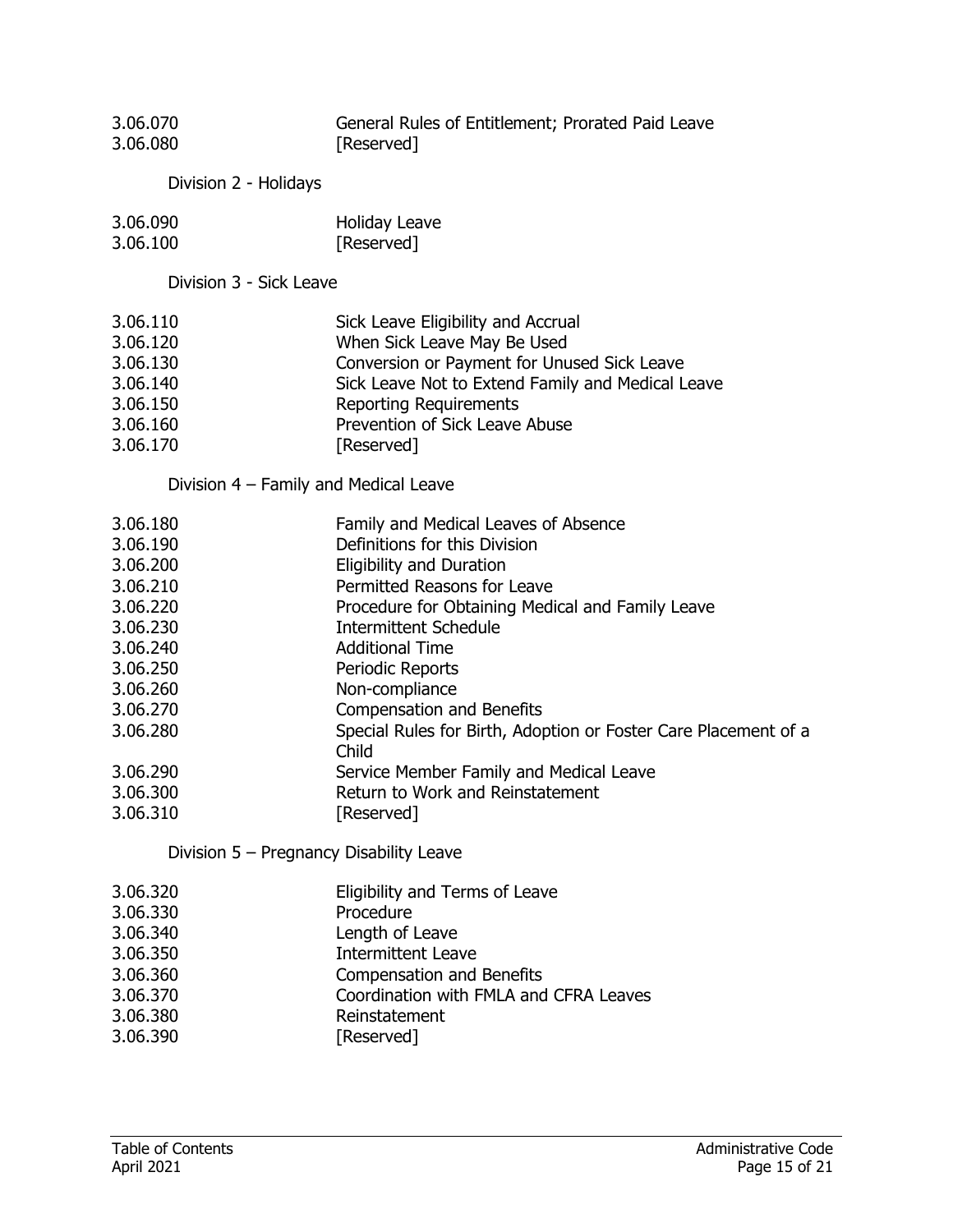#### Division 6 – Personal Leaves

| 3.06.400 | Eligibility for Vacation Leave |
|----------|--------------------------------|
| 3.06.410 | Administering Vacation Leave   |
| 3.06.420 | <b>Management Leave</b>        |
| 3.06.430 | <b>Floating Holidays</b>       |
| 3.06.440 | <b>Bereavement Leave</b>       |
| 3.06.450 | [Reserved]                     |

#### Division 7 – Leaves for Public Duties

| 3.06.460 | <b>Election Officer Leave</b>      |
|----------|------------------------------------|
| 3.06.470 | Jury Duty Leave                    |
| 3.06.480 | Leave to Attend Court as a Witness |
| 3.06.490 | Leave Time for Voting              |
| 3.06.500 | [Reserved]                         |

#### Division 8 – Administrative Leaves

| 3.06.510  | Paid Administrative Leave   |
|-----------|-----------------------------|
| 3.06.5200 | Unpaid Administrative Leave |

# **Subchapter 3.07: Expense and Use of Public Resources Policy**

Division 1 - General

| 3.07.010<br>3.07.020 | <b>Findings</b><br>Policy                       |
|----------------------|-------------------------------------------------|
| 3.07.030             | <b>Generally Authorized Expenses</b>            |
| 3.07.040             | Non-Allowable Expenses                          |
| 3.07.050             | Attendance at Certain Organizational Activities |
| 3.07.060             | Transportation                                  |
| 3.07.070             | Meals                                           |
| 3.07.080             | Overnight Travel and Lodging                    |
| 3.07.090             | Parking Fees; Rental Cars                       |
| 3.07.100             | Telephone/Fax/Cellular                          |
| 3.07.110             | <b>Tips</b>                                     |
| 3.07.120             | Prior Approval Required                         |
| 3.07.130             | Cash Advance Policy                             |
| 3.07.140             | Credit Card Use Policy                          |
| 3.07.150             | <b>Expense Report Content and Deadline</b>      |
| 3.07.160             | <b>Audits of Expense Reports</b>                |
| 3.07.170             | Reports by Elected Officials                    |
| 3.07.180             | Compliance with Laws                            |
| 3.07.190             | <b>Violation of This Policy</b>                 |

# Division 2 – Certain Payments for Food, Beverages, Goods and Services

3.07.200 Purpose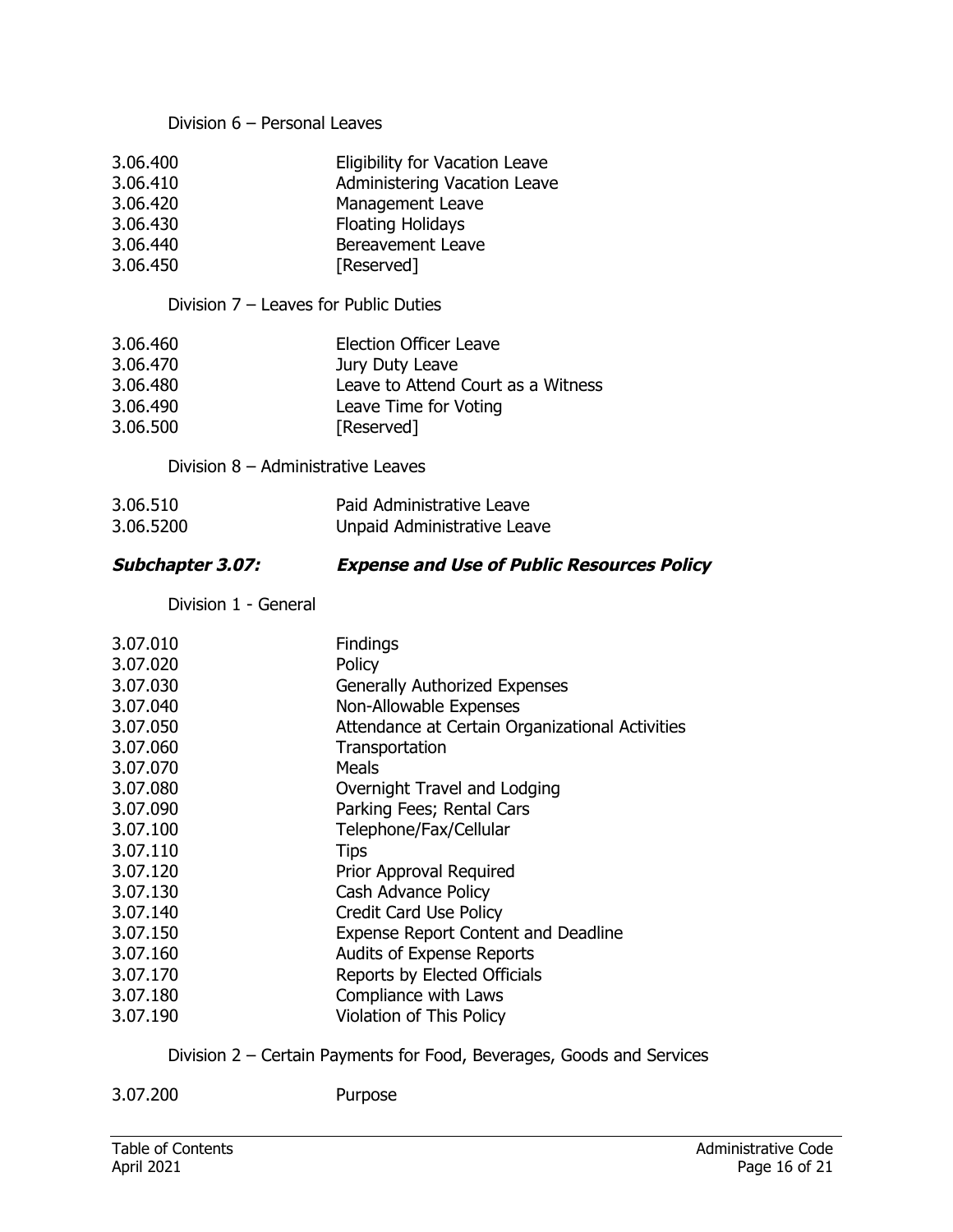| 3.07.210                | Meetings                                                     |
|-------------------------|--------------------------------------------------------------|
| 3.07.220                | <b>Other Purposes</b>                                        |
| 3.07.230                | <b>Employee Recognition</b>                                  |
| <b>Subchapter 3.08:</b> | <b>Email and Other Electronic Communication</b>              |
| 3.08.010                | Style and Purpose                                            |
| 3.08.020                | Definitions                                                  |
| 3.08.030                | Passwords                                                    |
| 3.08.040                | No Privacy Right                                             |
| 3.08.050                | Preparing and Using Email                                    |
| 3.08.060                | Reserved                                                     |
| 3.08.070                | Email for Transmission Not Storage; Transfer of Messages to  |
|                         | Storage                                                      |
| 3.08.080                | Duty to Protect the Electronic Communication System          |
| 3.08.090                | Duty to Protect Confidential Information                     |
| 3.08.100                | <b>Other Prohibited Uses</b>                                 |
| 3.08.110                | Deleting Non-Records and Preserving E-Mails                  |
| 3.08.120                | Preservation of Documents for Pending Litigation, Subpoenas, |
|                         | Public Records Act Requests, and Claims Against the Town     |
| 3.08.130                | Violations; Duty to Report                                   |
| <b>Subchapter 3.09:</b> | <b>Employer-Employee Relations</b>                           |
| Division 1 - General    |                                                              |

| 3.09.010 | Statement of Purpose                                        |
|----------|-------------------------------------------------------------|
| 3.09.020 | <b>Definitions</b>                                          |
| 3.09.030 | Right to Join Employee Organizations, Designations of Units |
| 3.09.040 | Policy and Standards for Determination of Appropriate Units |
| 3.09.045 | <b>Employee Units</b>                                       |

Division 2 – Representation Proceedings

| 3.09.050 | Filing of Recognition Petition by Employee Organization              |
|----------|----------------------------------------------------------------------|
| 3.09.060 | <b>Town Determination</b>                                            |
| 3.09.070 | Open Period for Filing Challenging Petition                          |
| 3.09.080 | <b>Election Procedure</b>                                            |
| 3.09.090 | Procedure for Decertification of Recognized Employee<br>Organization |
| 3.09.100 | Procedure for Modification of Established Appropriate Units          |
| 3.09.110 | <b>Appeals</b>                                                       |

# Division 3 - Administration

| 3.09.120 | Submission of Current Information by Recognized Employee<br>Organizations |
|----------|---------------------------------------------------------------------------|
| 3.09.130 | Payroll Deductions on Behalf of Employee Organizations                    |
| 3.09.140 | Employee Organization Activities – Use of Town Resources                  |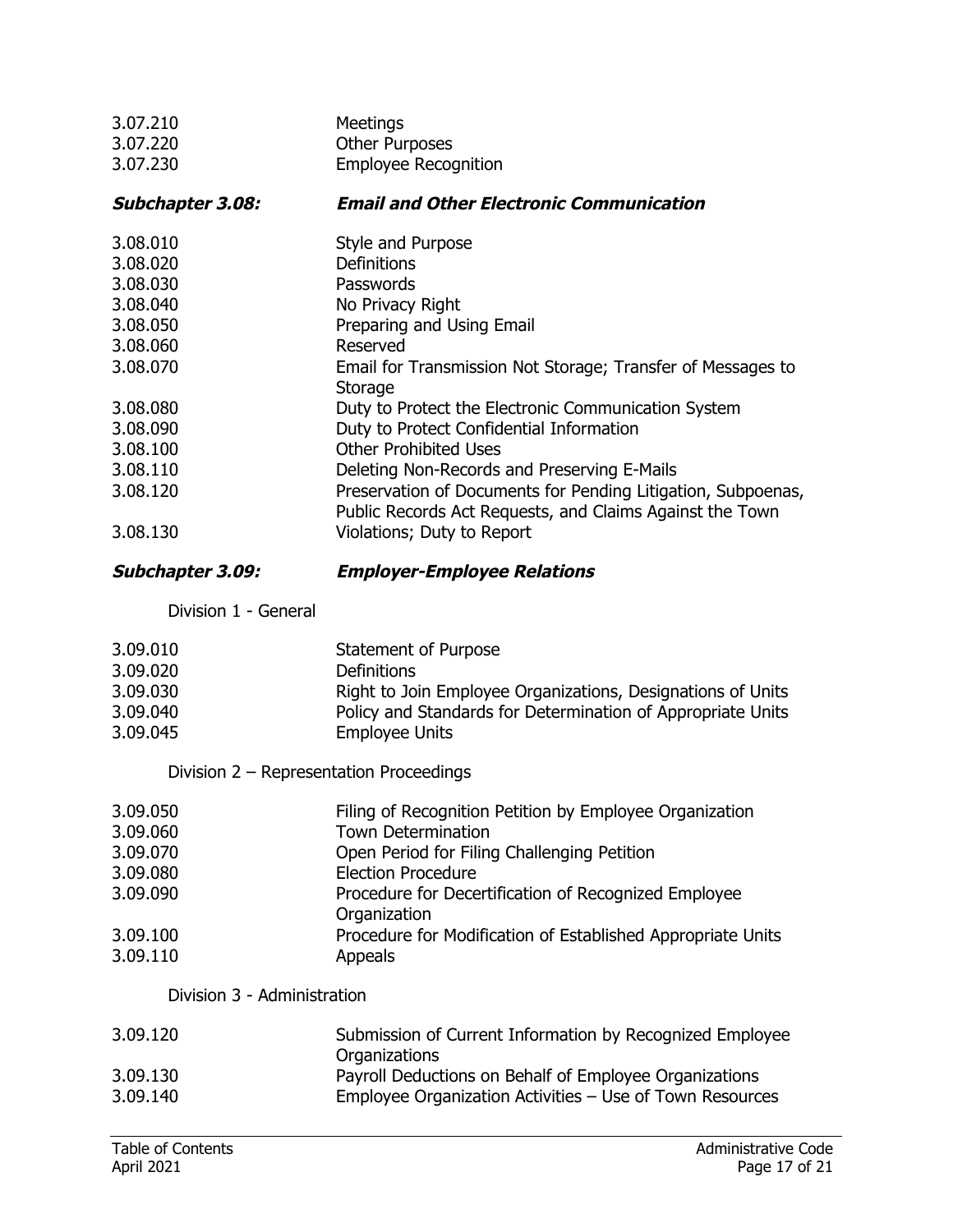| 3.09.150                                                             | Administrative Rules and Procedures                                                                                                                       |
|----------------------------------------------------------------------|-----------------------------------------------------------------------------------------------------------------------------------------------------------|
|                                                                      | Division 4 – Negotiation and Impasse Procedures                                                                                                           |
| 3.09.160<br>3.09.170<br>3.09.180<br>3.09.190<br>3.09.200             | Meet and Confer<br>Reasonable Time off to Meet and Confer<br>Initiation of Impasse Procedures<br><b>Impasse Procedures</b><br>Costs of Impasse Procedures |
| Division 5 - Miscellaneous Provisions                                |                                                                                                                                                           |
| 3.09.210                                                             | Construction                                                                                                                                              |
| Subchapter 3.10:                                                     | <b>Ticket Distribution Policy</b>                                                                                                                         |
| Division $1 -$ Basic Gift Rules                                      |                                                                                                                                                           |
| 3.10.010<br>3.10.020<br>3.10.030<br>3.10.040<br>3.10.050<br>3.10.060 | Purpose<br>Definitions<br>Policy<br><b>Gift Limit</b><br>Receipt and Reporting Requirements<br>Gifts to the Town Benefitting a Town Official              |
|                                                                      | Division 2 - Distribution Policy for Tickets and Passes                                                                                                   |
| 3.10.070<br>3.10.080<br>3.10.090<br>3.10.100<br>3.10.110<br>3.10.120 | Purpose<br>Application<br>Scope<br><b>General Provisions</b><br>Public Purposes for Which Tickets May be Distributed<br><b>Disclosure Requirements</b>    |
| Subchapter 3.11:                                                     | <b>Electronic Communications, The San Jose Case, and The</b><br><b>Public Records Act</b>                                                                 |
| 3.11.010<br>3.11.020<br>3.11.030                                     | Background and Purpose<br>Definitions<br>Policy/Protocols                                                                                                 |
| <b>CHAPTER FOUR:</b>                                                 | <b>FINANCIAL MANAGEMENT</b>                                                                                                                               |
| <b>Subchapter 4.01:</b>                                              | <b>Budget Procedures and Reserve Policies</b>                                                                                                             |
| Division 1 - General                                                 |                                                                                                                                                           |
| 4.01.010<br>4.01.020                                                 | Purposes<br>Definitions                                                                                                                                   |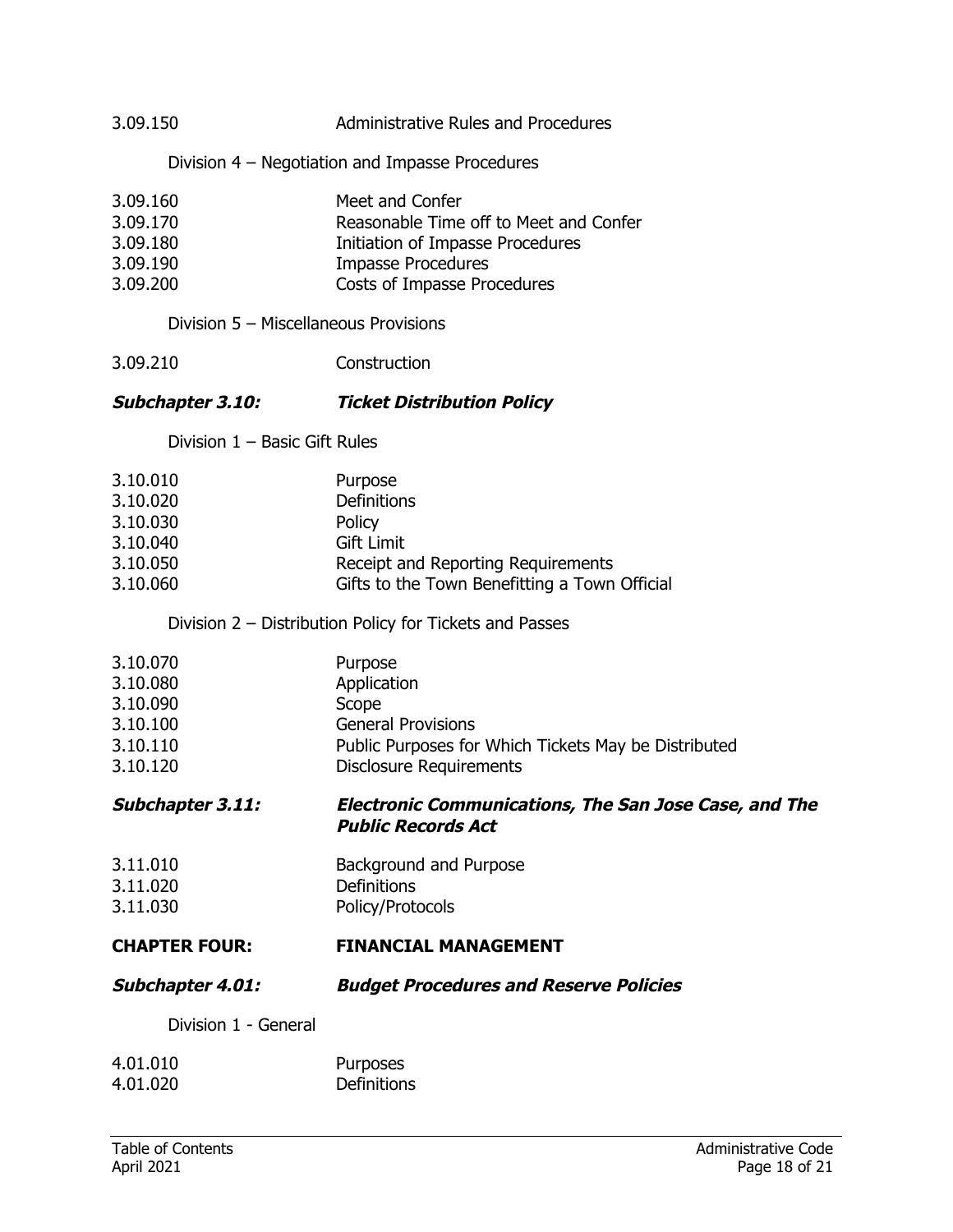# Division 2 – Budget Procedures

| 4.01.030<br>4.01.040<br>4.01.050<br>4.01.060<br>4.01.070<br>4.01.080<br>4.01.090<br>4.01.100<br>4.01.110<br>4.01.120<br>4.01.130<br>Division 3 - Governmental Fund Reserves | Procedure for Adoption of Budget<br>Proposed Budget and Budget Message<br>Adoption; Effect<br>Failure to Adopt<br>Adjustments to Budget<br>Amendments to Budgets<br><b>Budget Administration</b><br>Transfers of Appropriation Balances<br>Lapse of Appropriations and Transfers to Reserves<br><b>Appropriation Limitations</b><br><b>Other Limitations</b> |
|-----------------------------------------------------------------------------------------------------------------------------------------------------------------------------|--------------------------------------------------------------------------------------------------------------------------------------------------------------------------------------------------------------------------------------------------------------------------------------------------------------------------------------------------------------|
|                                                                                                                                                                             |                                                                                                                                                                                                                                                                                                                                                              |
| 4.01.140<br>4.01.150<br>4.01.160<br>4.01.170<br>4.01.180<br>4.01.190                                                                                                        | Purposes<br>Governmental Fund Reserve Policy<br>Use, Transfer and Replenishment of Restricted Reserves<br>Use, Transfer and Replenishment of Committed Reserves<br>Transfer and Replenishment of Unassigned Reserve<br><b>Annual Surplus</b>                                                                                                                 |
| Division 4 - Reports                                                                                                                                                        |                                                                                                                                                                                                                                                                                                                                                              |
| 4.01.200<br>4.01.210<br>4.01.220                                                                                                                                            | <b>Monthly Reports</b><br>Mid-year Review<br>Report on Reserve Levels                                                                                                                                                                                                                                                                                        |
| <b>Subchapter 4.02:</b>                                                                                                                                                     | <b>Investment Policy</b>                                                                                                                                                                                                                                                                                                                                     |
| Division 1 - General Principles                                                                                                                                             |                                                                                                                                                                                                                                                                                                                                                              |
| 4.02.010<br>4.02.020<br>4.02.030                                                                                                                                            | Policy Statement and Purpose<br>Scope<br>Objectives/Performance Standards                                                                                                                                                                                                                                                                                    |
| Division $2 -$ Operations                                                                                                                                                   |                                                                                                                                                                                                                                                                                                                                                              |
| 4.02.040<br>4.02.050<br>4.02.060<br>4.02.070<br>4.02.080<br>4.02.090<br>4.02.100                                                                                            | Delegation of Authority and Internal Controls<br>Prudence<br>Authorized and Suitable Investments<br>Summary of Investment Parameters and Additional Limits<br>Authorized Investments for Bond and Other Debt Proceeds<br>Unauthorized Investments<br>Safekeeping and Custody                                                                                 |

- 4.02.110 Ethics and Avoidance of Conflict of Interest
- 4.02.120 Authorized Financial Dealers and Institutions
- 4.02.130 Collateralization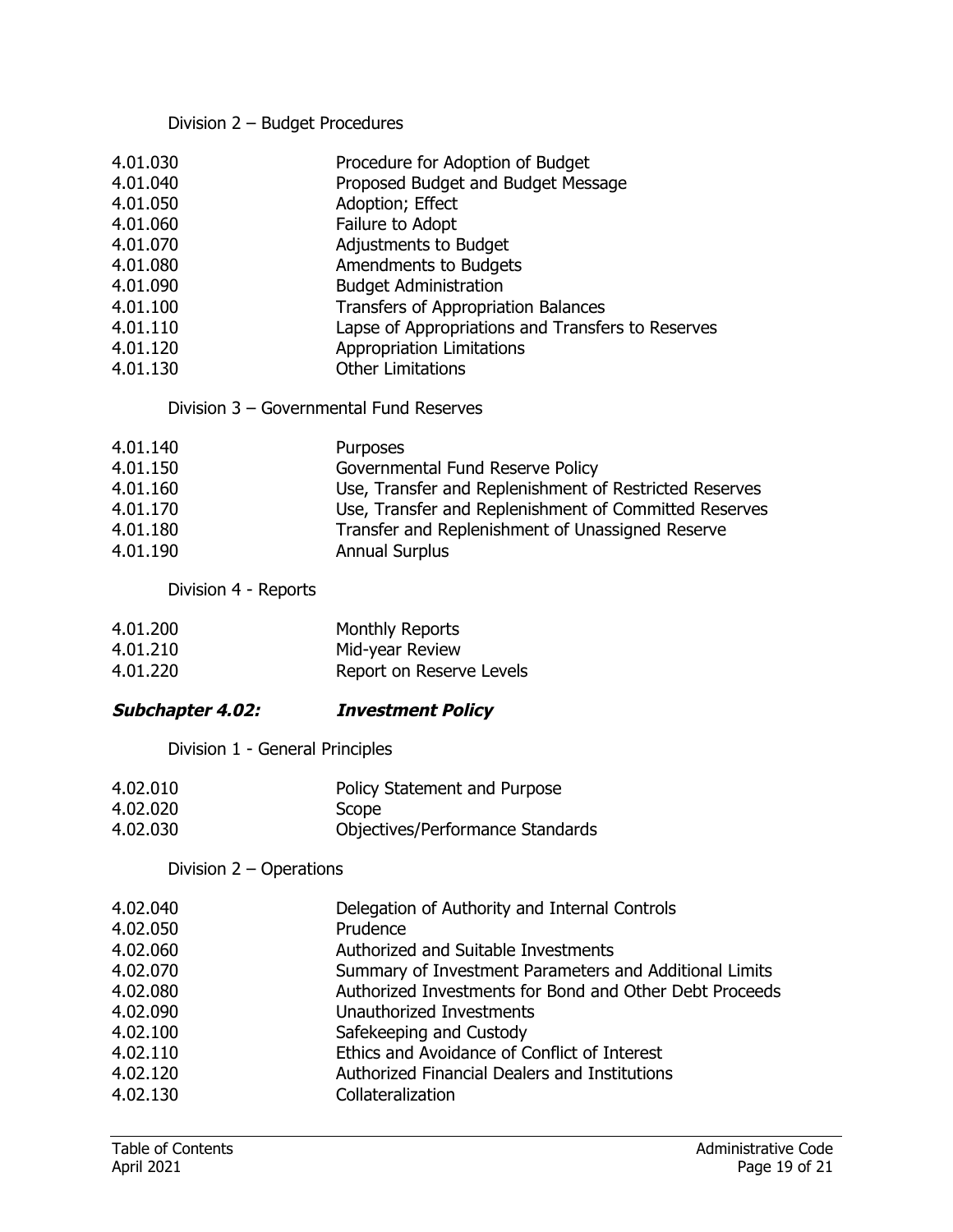| 4.02.140<br>4.02.150       | Review and Reporting on Investments<br>Policy History and Annual Review |
|----------------------------|-------------------------------------------------------------------------|
| Division 3 - Miscellaneous |                                                                         |
| 4.02.160                   | <b>Investment Policy Glossary</b>                                       |
| <b>Subchapter 4.03:</b>    | <b>Grants and Donations</b>                                             |
| 4.03.010                   | Purpose and Findings                                                    |
| 4.03.020                   | Criteria for Approving Grants                                           |
| 4.03.025                   | <b>Funding Categories</b>                                               |
| 4.03.030                   | Eligible Organizations; Rough Proportionality Required                  |
| 4.03.040                   | <b>Grant Limitations</b>                                                |
| 4.03.050                   | Request for Determination of Eligibility for Grant Funding              |
| 4.03.060                   | <b>Grant Applications</b>                                               |
| 4.03.070                   | <b>Grant Application Timeline</b>                                       |
| 4.03.080                   | <b>Grant Agreement</b>                                                  |
| 4.03.090                   | <b>Grant Reports</b>                                                    |
| 4.03.100                   | <b>Emergency or Disaster Relief</b>                                     |
| 4.03.110                   | <b>Implementing Policies and Regulations</b>                            |
| <b>Subchapter 4.04:</b>    | <b>Banking Signature, Transfer Authority, Internal Control</b>          |
| 4.04.010                   | <b>Check Signing Authority</b>                                          |
| 4.04.020                   | <b>Transfer Authority</b>                                               |

4.04.030 Internal Controls